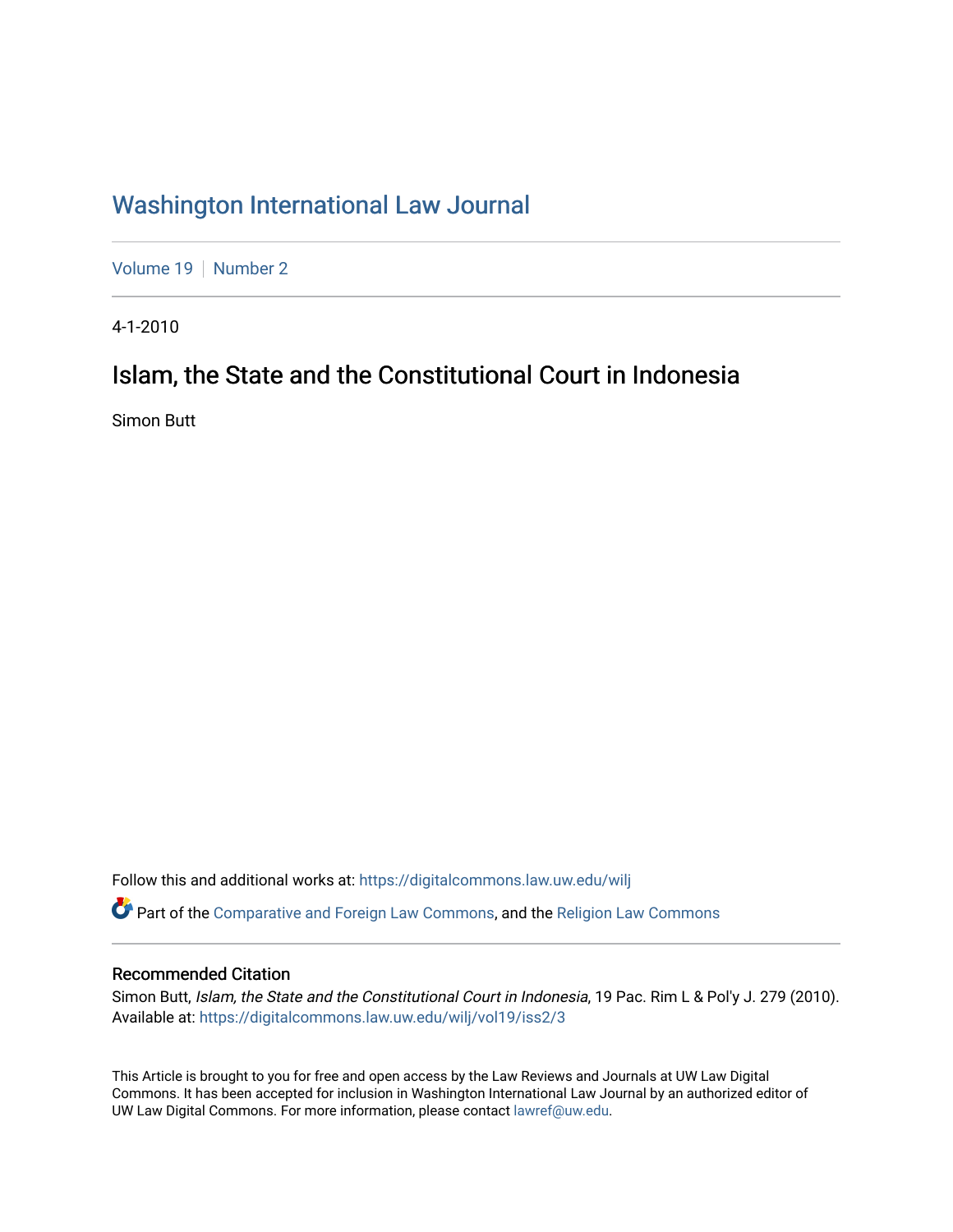## **ISLAM, THE STATE AND THE CONSTITUTIONAL COURT IN INDONESIA**

## **Simon Butt†**

*Abstract*: Indonesia is home to more Muslims than any other country. Yet it is not an Islamic state and is unlikely to become one, despite the strong and sustained urgings of some Muslim groups. Indonesian Islam is, like Indonesian society itself, dynamic and diverse, accommodating a wide variety of practices and beliefs. One area of contention between conservative Muslims on the one hand, and the state (supported by many more moderate Muslims) on the other, is the extent to which Islamic law should be recognised, applied and enforced by institutions of state. The Indonesian government's response has generally been to limit formal recognition of Islamic law to specified areas of family law and finance, codifying the relevant principles and enforcing them through Islamic courts. This article considers whether the constitutional freedom of religion, introduced in 2000, requires the state to provide mechanisms to apply and enforce the corpus of Islamic law. In particular, it discusses two cases in which Muslims asked the Indonesian Constitutional Court to consider whether freedom of religion required the state to remove restrictions on polygamy, and to allow Indonesia's Religious Courts to apply Islamic law in its entirety, including criminal law.

#### I. INTRODUCTION

Indonesia has the largest Muslim population of any country in the world. Of its approximately 210 million people, around eighty-eight percent call themselves Muslims.<sup>1</sup> Yet, the proper place for Islam within the Indonesian legal and political systems is an issue of continuing debate and contest. Muslim groups have, since colonial times, regularly and vocally pushed for a greater political and legal role for Islam.<sup>2</sup> But the state—both colonial and independent—has resisted many of their demands, thereby remaining, for the most part, the primary source of legal and social meanings. $3$ 

 <sup>†</sup>  $\dagger$  The author thanks the law faculty, University of Sydney, for providing a grant to support research for this article; Helen Donovan, who provided valuable comments on an earlier draft of this article; and to anonymous reviewers for very helpful suggestions. All translations, including of laws and court transcripts, are my own.<br><sup>1</sup> ROBERT W. HEFNER, CIVIL ISLAM: MUSLIMS AND DEMOCRATIZATION IN INDONESIA 6 (2000).

ROBERT W. HEFNER, CIVIL ISLAM: MUSLIMS AND DEMOCRATIZATION IN INDONESIA 6 (2000). 2 *See* LUTHFI ASSYAUKANIE, ISLAM AND THE SECULAR STATE IN INDONESIA 35 (2009) (a recent convincing attempt to define models of polity which various Muslim groups have sought).

Mark Cammack, Lawrence A. Young & Tim Heaton, *Legislating Social Change in an Islamic Society-Indonesia's Marriage Law*, 44 AM. J. COMP. L. 45, 53 (1996). I use "state" and "government" synonymously to refer to the national-level central (*pusat*) executive and legislature. Although I refer to this entity as though it is homogenous, I am, of course, generalising. Reflecting, at least in part, the diversity of Islamic thought, many state actors—legislative or executive—do not agree with the state's overall handling of Islam, but this article presumes that it is possible to identify broad trends in the state's approach to Islam. I do not refer to the approach to Islam of the various levels of regional government, despite evidence that some of them are passing laws incorporating principles of Islamic law. *See* Robin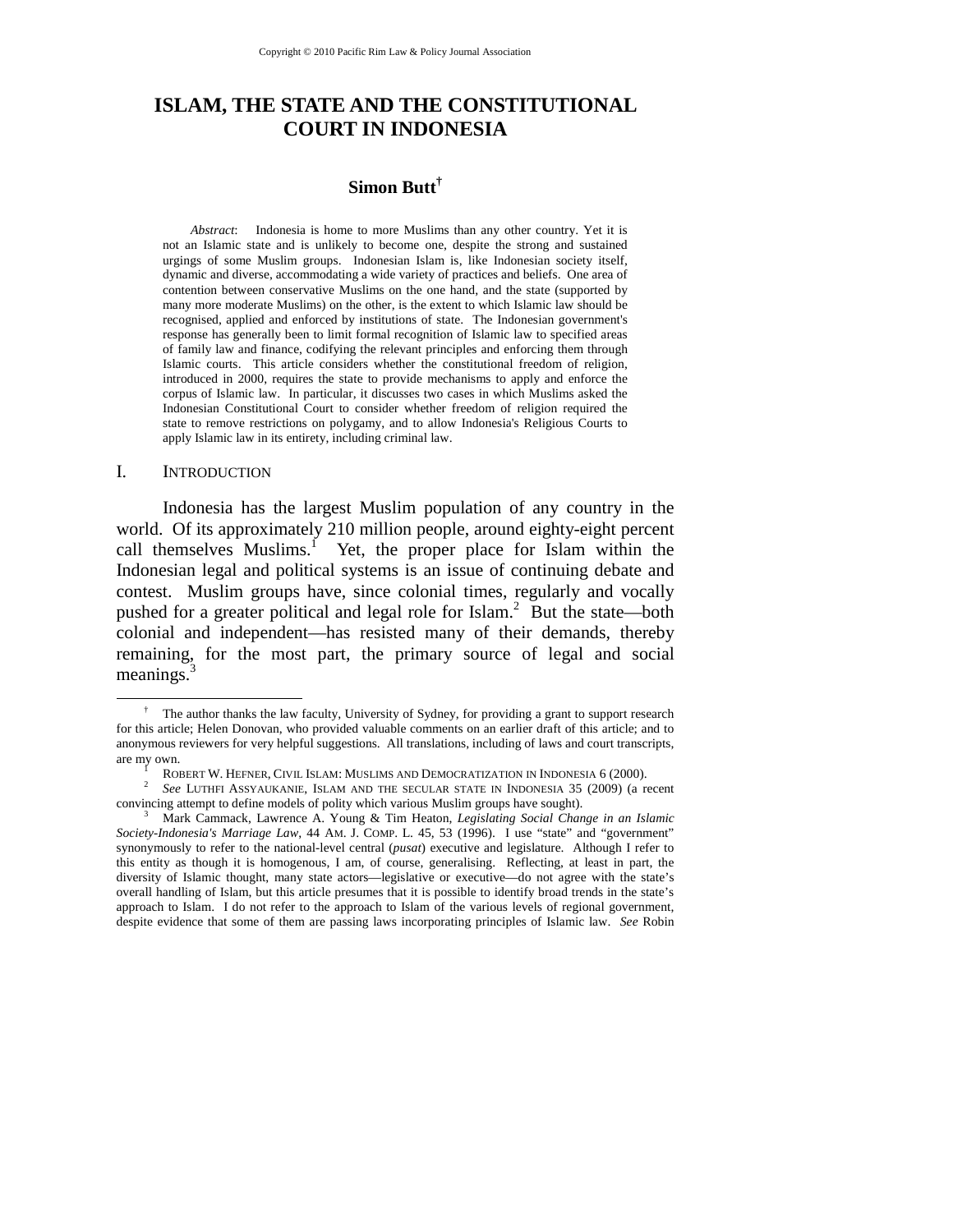This article identifies a new player in the contest between the state and Islam—the Constitutional Court. Established in 2003, the Court has power to ensure that legislation enacted by Indonesia's national parliament complies with the Indonesian Constitution.<sup>4</sup> It is the first Indonesian court to have been granted these powers. It has invalidated several statutes that contradict Indonesia's constitutional Bill of Rights, inserted in 2000 during the second of four rounds of constitutional amendments made annually from 1999 to 2002.<sup>5</sup>

This article argues that the Court's function puts it in a critical position as an arbiter between the central government and Islam, because the Constitution contains both *Pancasila*—Indonesia's state ideology which requires a role for religion within the state—and provisions guaranteeing freedom of religion for citizens. These include:

- 1) Article 28E(1), which gives citizens freedom to "embrace a religion and to worship in accordance with that religion."
- 2) Article 29(2), which reaffirms Article 28E(1), stating that the "state is to guarantee the independence of every citizen to embrace their respective religion and to worship in accordance with that religion and belief."
- 3) Article 28I(1), which states that the right to religion, along with several other constitutional rights, "cannot be limited in any way."

These provisions raise key constitutional questions about the way the legal and political demands of more conservative Islam have been, and should be, handled by the state. For many Muslims, Islam purports to provide a comprehensive set of rules—civil, criminal and public—for life. Does freedom of religion require that Muslims be subject to the corpus of Islamic law? Does delineating the areas of Islamic law that the state will enforce and watering down some aspects of pure classical Islamic law contradict this freedom of religion?

l

Bush, *One Step Forward*, INSIDE INDONESIA, http://www.insideindonesia.org/content/view/12/29/ (last visited Jan. 31, 2010); *see also* Arskal Salim, *Muslim Politics in Indonesia's Democratisation: The Religious Majority and the Rights of Minorities in the Post-New Order Era*, *in* INDONESIA: DEMOCRACY AND THE PROMISE OF GOOD GOVERNANCE 115 (Ross H. McLeod & Andrew J. MacIntyre eds., 2007) [hereinafter Salim, *Muslim Politics*]. 4

<sup>&</sup>lt;sup>4</sup> Indonesian Constitution, Articles 24C(1) and 24C(2). The Court was established by Law No. 24 of 2003 on the Constitutional Court.

of 2003 on the Constitutional Court. 5 *See* Tim Lindsey, *Indonesian Constitutional Reform: Muddling Towards Democracy*, 6 SING. J. INT'L & COMP. L. 244 (2002).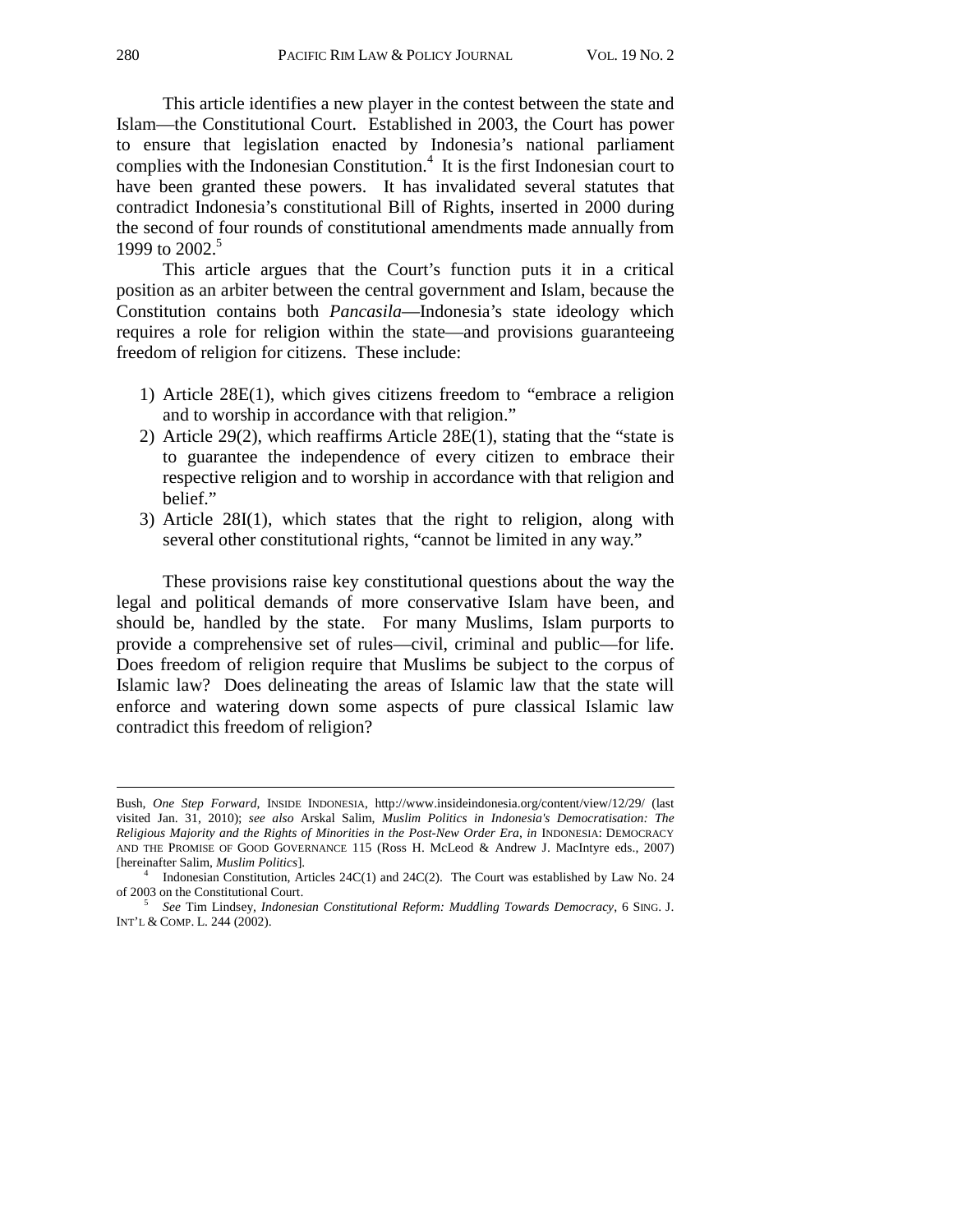This article discusses two cases in which the Constitutional Court was asked to answer these very questions. In the first, the *Polygamy Case*  $(2007)$ <sup>6</sup>, the applicant argued that the 1974 Marriage Law,<sup>7</sup> which prohibits men from entering into a polygamous marriage without prior approval from a religious court, does not accord with Islamic law and hence intrudes upon his freedom of religion. In the second, the *Religious Courts Law Case*  $(2008)$ ,<sup>8</sup> the applicant claimed that the state-imposed limitation of the jurisdiction of religious courts to particular civil matters is unconstitutional because it prevented his full observance of Islam. In both cases, Constitutional Court judges unanimously rejected these arguments, thereby supporting the gist of the central government's approach towards Islamic law to date.

Describing the relationship between Islam on the one hand and the Indonesian state on the other as a "contest" requires qualification. Modern Indonesian Islamic thought and practice is radically diverse.<sup>9</sup> It certainly does not comprise objectively identifiable and agreed-upon norms. At the more conservative end of the spectrum are groups striving for statesupported enforcement of uncodified and unreconstructed classical Islamic law (*Syariah*), as embodied in its traditional sources: the Quran, the sayings and deeds of the Prophet (*Sunnah*) and the rules contained in legal texts written by Islamic scholars (*figh*).<sup>10</sup> Significant disagreement exists even amongst this group as to which of these sources should be taken as authoritative and how they should be interpreted and applied in Indonesia today.

This article focuses on the response of the Indonesian state to demands of some of these more conservative groups for a greater role for Islamic law—a role which, according to their various interpretations, *Syariah* requires. It must be emphasized, however, that most Indonesian Muslims accept interpretations of Islamic law that are "read in light of rapidly evolving social, economic and political contexts."<sup>11</sup> Many Muslims who accept less conservative interpretations are likely to be content with, or

 <sup>6</sup> *See* In re M Insa, No. 12/PUU-V/2007 (Constitutional Court case reviewing Law No. 1 of 1974 on Marriage), *available at* http://www.mahkamahkonstitusi.go.id/ [hereinafter *Polygamy Case*]. 7

<sup>8</sup> *See In re Suryani, No. 19/PUU-VI/2008, <i>available at http://www.mahkamahkonstitusi.go.id/* [hereinafter *Religious Courts Case*] (Constitutional Court decision reviewing Law No. 7 of 1989 on the Religious Courts as amended by Law No. 3 of 2006 on Amendments to Law No. 7 of 1989 on the

<sup>&</sup>lt;sup>9</sup> *See* R. MICHAEL FEENER, MUSLIM LEGAL THOUGHT IN MODERN INDONESIA xvii (2007). 10 Other commonly used spellings in the Indonesian context include *Syariat*, *Syaria*, *Qu'ran* and *Koran*.

<sup>&</sup>lt;sup>11</sup> FEENER, *supra* note 9, at xx.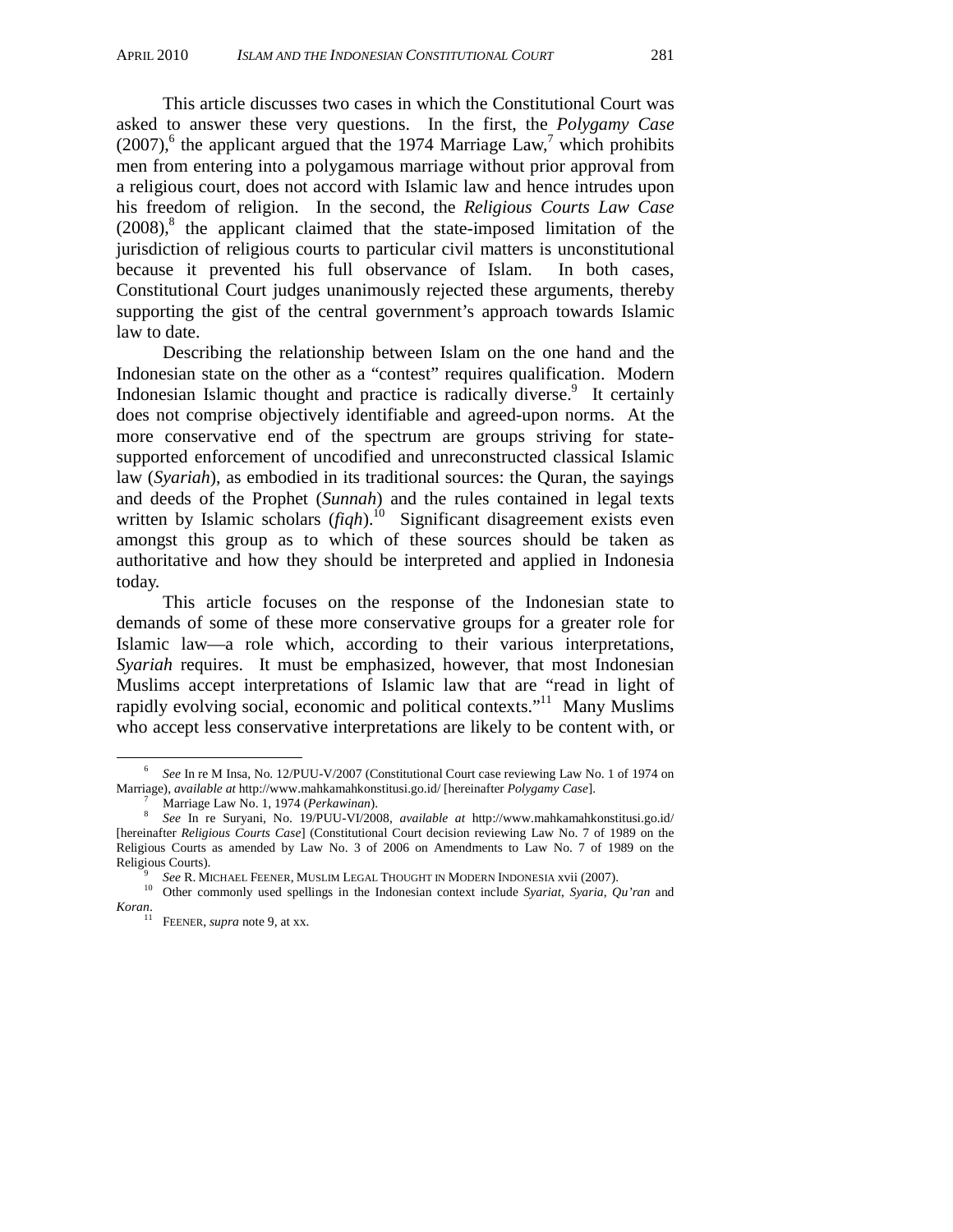may even actively encourage, the state's treatment of Islam discussed in this article. Rather than being considered secularist or anti-Islamic, it might be more accurate to claim that the state's approach to Islam resembles some of these more progressive interpretations.

## II. ISLAM AND THE STATE IN INDONESIA: HISTORICAL CONTEXT AND POLITICAL CONTEST

By way of historical and political background to these cases, this article begins by discussing key "battles" in the contest between Islam and the state in modern Indonesia. From the very first days of Indonesia's independence, declared on August 17, 1945, the Indonesian state has limited the formal position of Islamic law within the national legal system. It has sought to confine and neutralise Islam as a source of legal obligations and legal authority independent of, and perhaps even in competition with, the state.

## *A. The Jakarta Charter and Pancasila*

In the lead-up to the declaration of independence, Muslim activists had successfully lobbied for the inclusion of the so-called "Jakarta Charter" (*Piagam Jakarta*) in the final draft of Indonesia's first independent Constitution. This charter required Muslims to follow Islamic law. The charter was, however, quietly dropped from the final version of the Constitution of 1945. It was removed to placate non-Muslim groups including Christians in Eastern Indonesia—who threatened to break away even before the state was formally established if the charter was retained, and to allay concerns about the wholesale imposition of Islamic law held by Indonesia's more moderate Muslims, which are said to constitute a clear majority.<sup>12</sup> The Charter's rejection, however, was, and is still, seen by some Muslim groups as "the" great betrayal of Islam since independence.

With the dropping of the charter, Indonesia did not, however, become an entirely secular state. *Pancasila*—Indonesia's state philosophy of five principles—was included in the preamble to the 1945 Constitution, partly to appease those who advocated in favour of the Jakarta Charter. *Pancasila* has

 <sup>12</sup> *See* <sup>H</sup> MUHAMMAD YAMIN, NASKAH PERSIAPAN UNDANG-UNDANG DASAR 1945 (1959); *see also*  FEENER, *supra* note 9; ARSKAL SALIM, CHALLENGING THE SECULAR STATE: THE ISLAMIZATION OF LAW IN MODERN INDONESIA 64-69 (2008).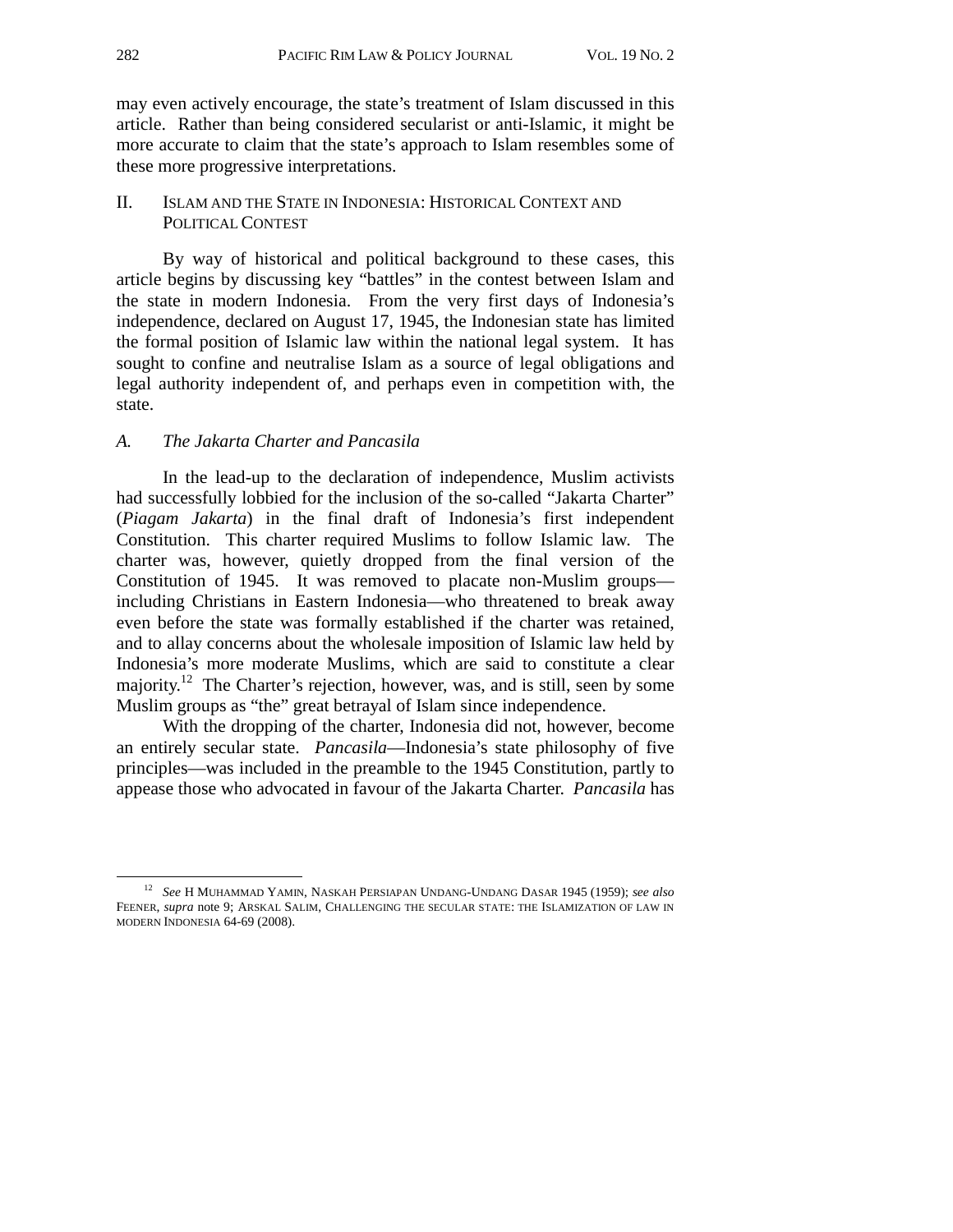as its first principle *Ketuhanan Yang Maha Esa* (Belief in a Unitary Deity).<sup>13</sup> *Pancasila* is the state philosophy and "the source of all sources of law,"<sup>14</sup> and, therefore, requires government and citizens alike to give effect to this principle. The very founding principles of the state, therefore, appear to establish adherence to one's religious beliefs as both a right and an obligation of Indonesian citizenship. They also appear to compel the government to not only safeguard religious freedom but to utilise the machinery of the state to encourage and promote the exercise of faith, including Islam. Because *Pancasila* mandates such a role for religion in matters of state, the ideological door has remained ajar for some Muslim groups to continue seeking a more prominent place for Islamic principles in government and law. Furthermore, many Indonesian Muslims regard Islamic doctrine as having independent legal potency, regardless of its recognition, or lack thereof, by the state.

Debates over the place of Islam within the Indonesian state, and calls for the reintroduction of the Jakarta Charter, have, therefore, continued since 1945. For example, Indonesia's Constituent Assembly (*Konstituante*) established in the mid-1950s to devise a new Indonesian Constitution—was consumed with the issue.<sup>15</sup> More recently, in 1999-2000, when Indonesia's People's Consultative Council was deliberating proposed amendments to the 1945 Constitution, some Muslim members pushed, again unsuccessfully, for the entrenchment of provisions resembling the Jakarta Charter.<sup>16</sup>

## *B. The Administration of Islamic Law: Accommodation and Incorporation*

While the Indonesian government has managed to deflect calls for the introduction of the Jakarta Charter and for an Islamic state, it has, however, allocated some space to Islamic law within the Indonesian legal and administrative systems. The government administers aspects of Islam

 <sup>13</sup> The remaining four principles of *Pancasila* are: *Kemanusiaan Yang Adil dan Beradab* (A Just and Civilised Humanity); *Persatuan Indonesia* (The Unity of Indonesia); *Demokrasi*; and *Keadilan Sosial* 

<sup>(</sup>Social Justice). <sup>14</sup> Lawmaking Law No. 10 2004, art. 2; Sunaryati Hartono, *Sources of Law*, *in* ASEAN LEGAL SYSTEMS 23 (1995); R DAMAN, HUKUM TATA NEGARA: SUATU PENGANTAR 141 (1993).

<sup>&</sup>lt;sup>15</sup> DANIEL S. LEV, THE TRANSITION TO GUIDED DEMOCRACY: INDONESIAN POLITICS, 1957-1959 257-77 (1966); ADNAN BUYUNG NASUTION, THE ASPIRATION FOR CONSTITUTIONAL GOVERNMENT IN INDONESIA: A SOCIO-LEGAL STUDY OF THE INDONESIAN KONSTITUANTE 1956-1959 (1992). Then-President Soekarno unilaterally dissolved the Konstituante, along with the national parliament, before the debate could be concluded, thereby ushering in his period of "Guided Democracy," under which Indonesia

<sup>&</sup>lt;sup>16</sup> See NADIRSYAH HOSEN, SHARI'A & CONSTITUTIONAL REFORM IN INDONESIA 59 (2007); see also SALIM, *supra* note 12, at 87-111.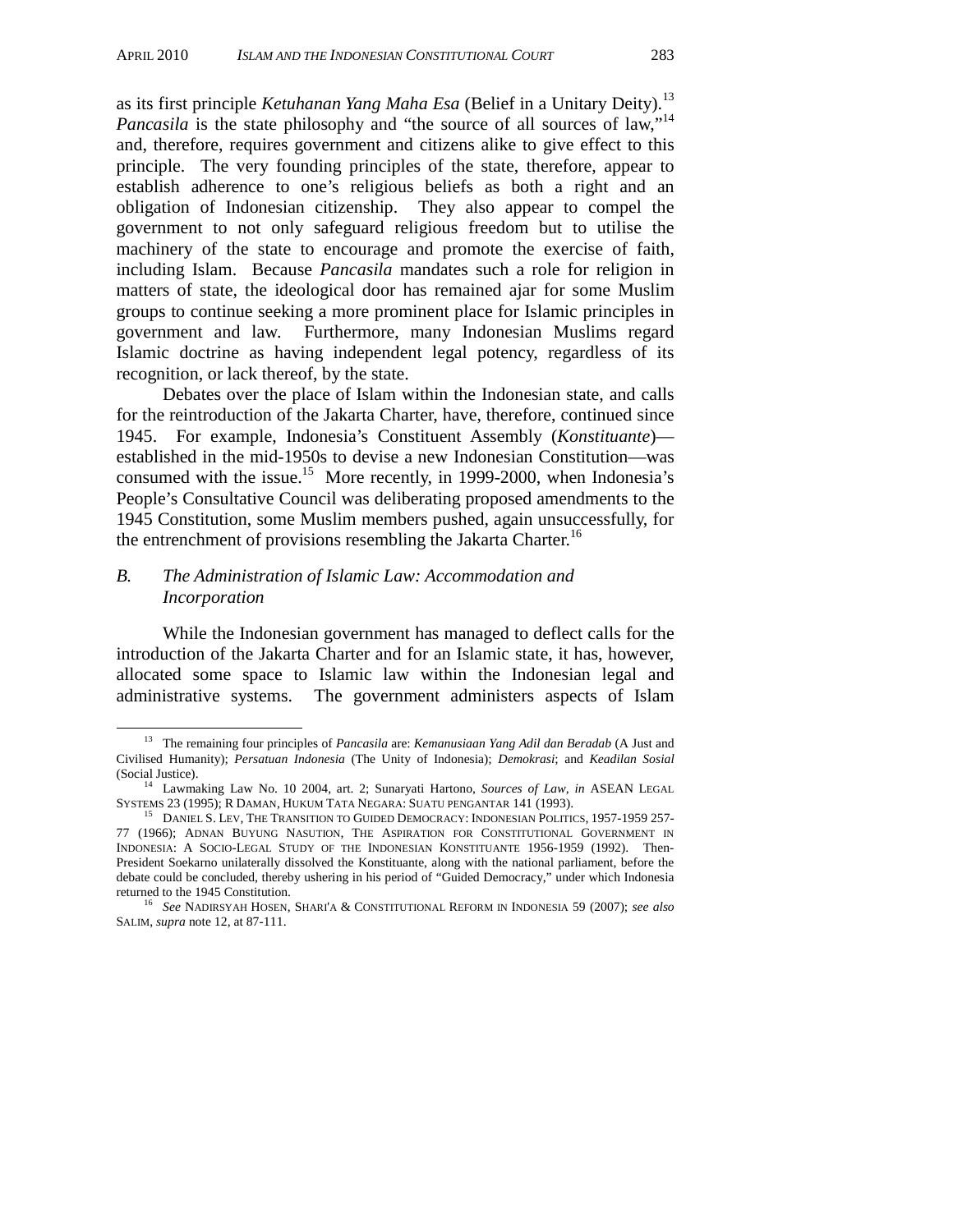through the Ministry of Religious Affairs.<sup>17</sup> The national legislature and executive have also enacted laws, applicable only to Muslims, which explicitly purport to incorporate Islamic legal norms into national law. They have also passed laws which, while not making direct reference to Islam, appear to adopt concepts or principles widely associated with more conservative varieties of Islam.

The substance of the former category of laws is primarily matters over which Indonesia's religious courts (*peradilan agama*) have jurisdiction, including family, inheritance, and Islamic finance.<sup>18</sup> These laws include the Compilation of Islamic Law (Presidential Decision No. 1 of 1999, herein referred to as the *Kompilasi*) and recently-enacted statutes on Islamic finance, including Law No. 21 of 2008 on *Syariah* Banking and Law No. 19 of 2008 on *Syariah* Securities. The limitation of the religious courts' jurisdiction to several fields of Islamic law was disputed in a Constitutional Court case, discussed below.

As to the latter category of laws, which appear to adopt, albeit not explicitly, Islamic norms, the most controversial has been the Anti-Pornography Law (Law No. 44 of 2008), enacted in November 2008, which is said to reflect, albeit not explicitly, Islamic concepts of morality.<sup>19</sup> Other examples include laws enacted by some of Indonesia's local governments.<sup>20</sup>

 <sup>17</sup> *See* Ministry of Religious Affairs website, http://www.depag.go.id/ (last visited Jan. 31, 2010). The Ministry administers other religions, but the bulk of its work relates to the administration of Islam. 18 Despite being called "religious courts," the *peradilan agama* are, in fact, more properly called

Islamic courts because they hear only disputes between Muslims, applying laws purported to be based on Islam. 19 *See* Jason Tedjasukmana, *Indonesia's New Anti-Porn Agenda*, TIME, Nov. 6, 2008, *available at* 

http://www.time.com/time/world/article/0,8599,1857090,00.html; *see also* Geoff Thompson, *Indonesia Passes Tough New Anti-Porn Laws*, AUSTL. BROAD. CORP., Oct. 31, 2008, http://www.abc.net.au/news/stories/2008/10/31/2406371.htm (last visited Mar. 28, 2010); *see also* Bush, *supra* note 3.

<sup>&</sup>lt;sup>20</sup> For reasons of space, this article does not consider these co-called "Syariah by-laws," which have been discussed elsewhere. *See* Jane Perlez, *Spread of Islamic Law in Indonesia Takes Toll on Women,* N.Y. TIMES, http://www.nytimes.com/2006/06/27/world/asia/27iht-web.0627islam.2061807.html (last visited Jan. 31, 2010); *see also* Bush, *supra* note 3; *see also* Salim, *Muslim Politics*, *supra* note 3. Other national-level laws appear to be pro-Islam, but cannot necessarily be said to incorporate aspects of Islamic law. In 2003, a new National Education Law was enacted which requires students of primary and secondary schools to "receive education in accordance with their religion, taught by someone of that religion." Simon Butt, *Polygamy and Mixed Marriage in Indonesia: Islam and the Marriage Law in the Courts*, *in* INDONESIA: LAW AND SOCIETY 283 (Tim Lindsey ed., 2d ed. 2008). This might not appear particularly controversial until one considers that very few non-Muslims attend Muslims schools, but many Muslims attend non-Muslim schools. Christian schools might, therefore, be required to teach Islam, to hire Muslim teachers and perhaps even to provide a prayer room for their students. *Id.* at 283. In June 2008, the Religious Affairs and Internal Affairs Ministers and the Attorney General issued a Joint Decree "freezing" the activities of Ahmadiyah, a sect which aligns itself with Islam. Ahmadiyah is denounced by many Muslims largely because the sect teaches that the Prophet Mohammad was not the last Prophet. The Decree, however, seems to contradict the constitutional religious freedom provisions, set out below. This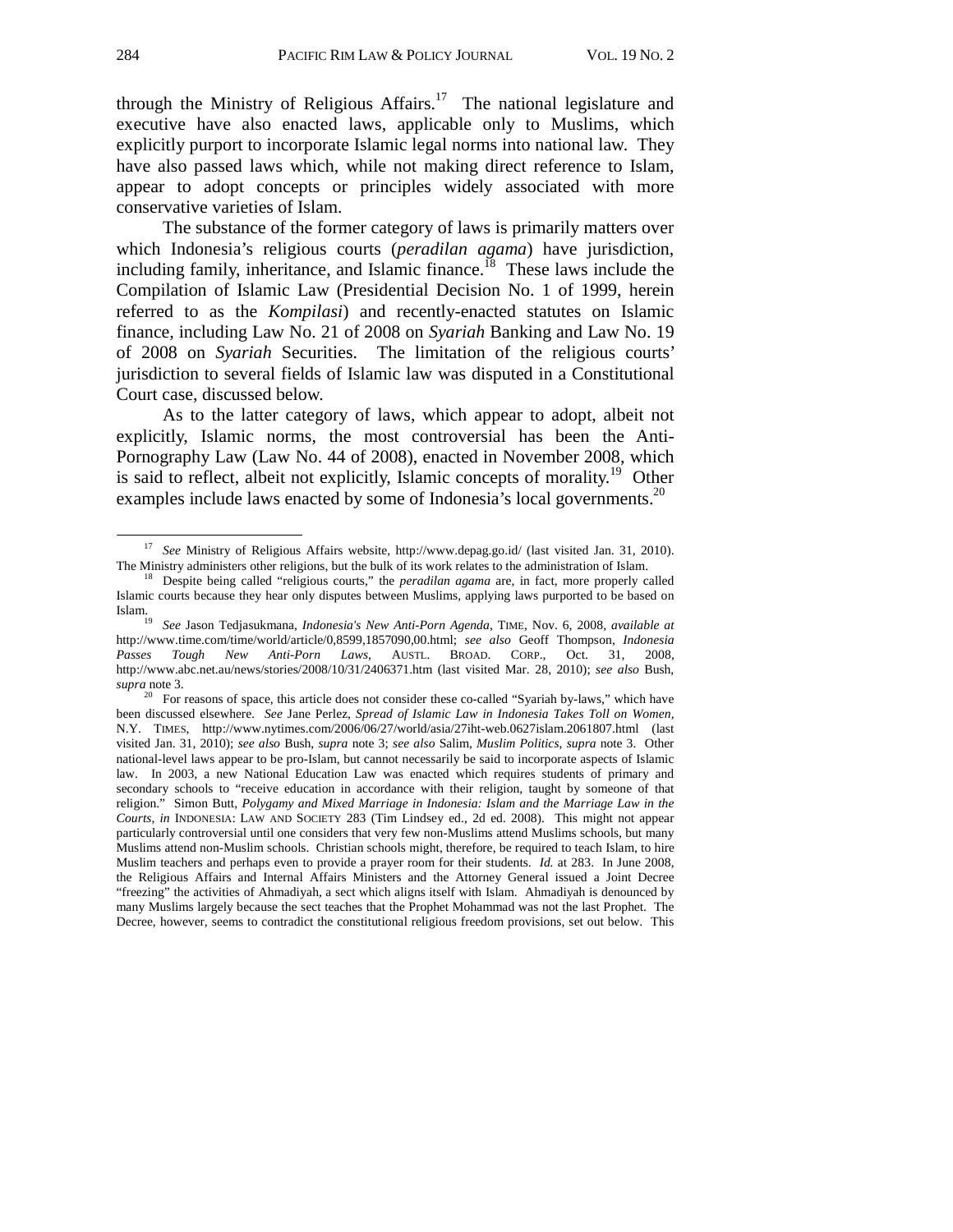These administrative and legal accommodations offer far less to Islam than might be immediately apparent, for several reasons, some of which this article explores. First, the Indonesian government has confined the operation of Islamic law to certain narrow fields which exclude public and criminal law. Second, the state has ensured that those laws which purport to give effect to Islamic norms adopt less conservative interpretations of Islamic law. In marriage law, for example, as discussed below, under the *Kompilasi*, polygamy is permissible only in very limited circumstances and even then only with the prior approval of a religious court. Third, by taking control over the recruitment, training and employment of those bureaucrats and judges responsible for enforcing Islamic law, the state has been able to ensure that these actors give predominance to state law in their policy and decision-making, rather than giving effect to their own understandings of Islamic doctrine. Fourth, and most significantly, the state has denied *Syariah* direct and independent authority as a source of law by passing laws that purport to comprehensively encapsulate and codify *Syariah* for the Indonesian context. By so doing, the state has replaced *Syariah*'s divine authority with statutory authority, over which, of course, the state's control is absolute.

## *C. A "New" Reception Theory?*

l

The Indonesian state's attempts to restrict state recognition of Islamic law to limited areas of law and to deny Islam independent legal authority resembles the so-called "reception theory" introduced by the Dutch during their colonisation of Indonesia.<sup>21</sup> Indeed, Azra and Salim refer to the national government's approach as the "new reception theory."<sup>22</sup> Until the late nineteenth century, Dutch colonists had presumed that Indonesian law was largely Islamic; that is, that most parts of Indonesia had adopted Islamic law in its entirety, thereby displacing pre-existing customary law  $(ada t)$ ,  $2<sup>3</sup>$ under which Indonesians had governed themselves before the coming of Islam. This view was, however, displaced around the turn of the twentieth

Decree is widely considered to have been pushed by most conservative Islamic groups. INTERNATIONAL CRISIS GROUP, INDONESIA: IMPLICATIONS OF THE AHMADIYAH DECREE (2008), http://www.crisisgroup.org/home/index.cfm?id=5556 (last visited Jan. 31, 2010).

<sup>&</sup>lt;sup>21</sup> M.B. Hooker, *Introduction: Islamic Law in South-East Asia*, 4 AUSTL. J. ASIAN L. 213, 218

<sup>(2002). 22</sup> Arskal Salim & Azyumardi Azra, *Introduction: The State and Shari'a in the Perspective of Indonesian Legal Politics*, *in* SHARI'A AND POLITICS IN MODERN INDONESIA 1, 13 (Arskal Salim & Azyumardi Azra eds., 2003). 23 DANIEL S. LEV, ISLAMIC COURTS IN INDONESIA: A STUDY IN THE POLITICAL BASES OF LEGAL

INSTITUTIONS 9 (1973).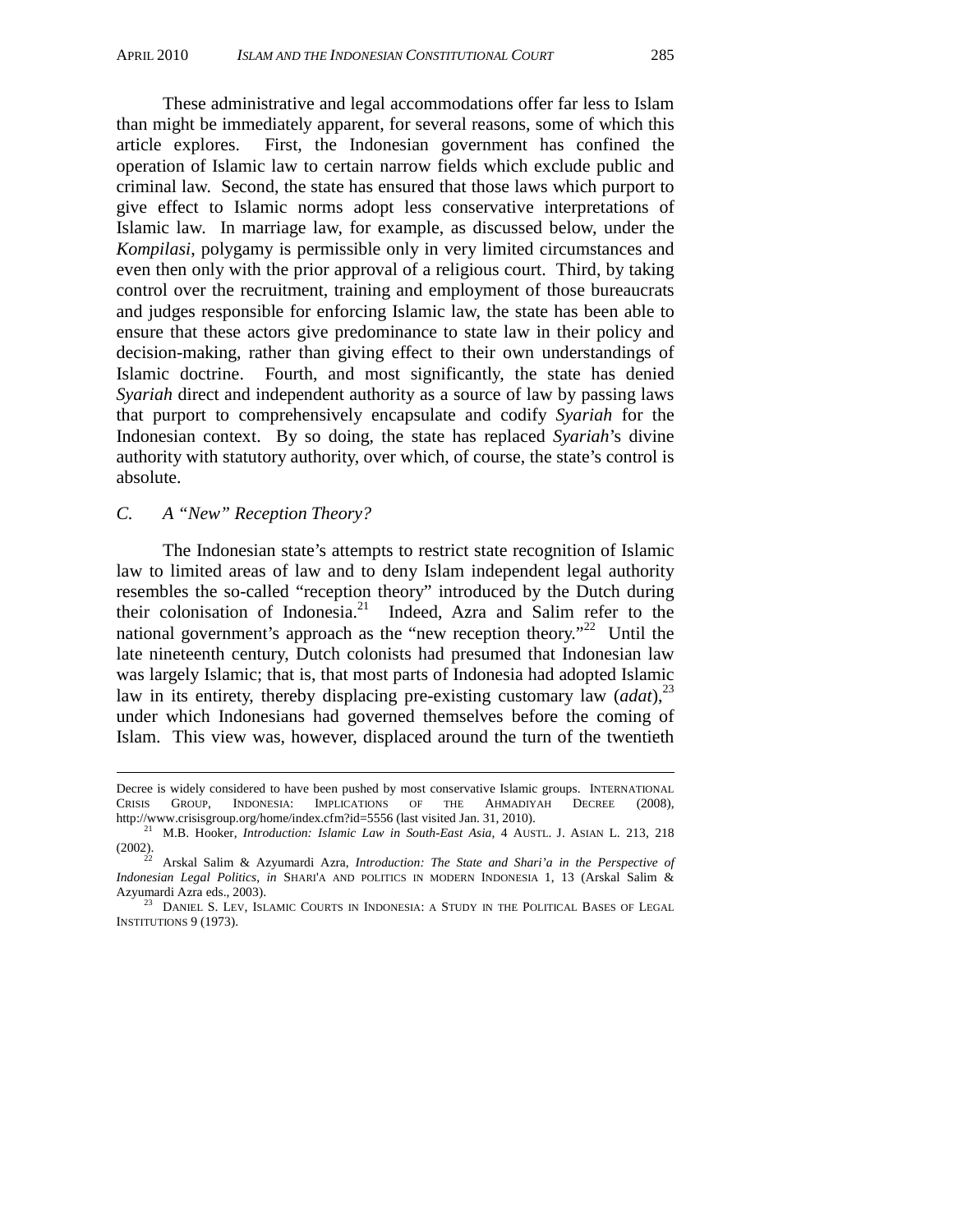century. Christiaan Snouck Hurgronje, a Dutch expert on Islam and Aceh, and an adviser to the colonial government, observed that "natives" did not use pure Islamic law to govern their lives, even in matters of marriage, divorce, and inheritance; rather, they primarily used *adat*. 24 Islamic law, he contended, was practiced only to the extent that it had been absorbed into *adat,* and even then, *adat* had "moderated" Islamic law, syncretising it with pre-existing practices.<sup>25</sup> Accepting this advice, the Dutch administration recognised and enforced principles of Islamic law, largely through a body of Islamic courts, only to the extent that those principles were reflected in *adat*. 26 This policy attributed *Syariah* no formal recognition or status.27

The reception theory should be viewed as part of Hurgronje's concern to limit the potential public sphere of Islam. He had advocated that within the colony, the practice of Islam should be divided into spiritual and political spheres. He proposed that the Dutch should be neutral and tolerant towards religious observance, but vigilant in suppressing political aspirations of Islam—by force, if necessary.<sup>28</sup> This, he argued, would reduce Indonesian resistance, often under the banner of Islam, to Dutch rule.<sup>29</sup> Of course, this was an affront to Islam, under which there is no formal separation of religion and state.<sup>30</sup>

Although both the Dutch and the new reception theories might have led to the same result—the subordination of Islamic law—they differ in important respects. In the reception theory, the Dutch found a ready-made justification to avoid giving Islamic law independent legal authority. Although calculated to reduce opposition, it was in essence a passive

<sup>&</sup>lt;sup>24</sup> Harry J. Benda, *Christiaan Snouck Hurgronje and the Foundations of Dutch Islamic Policy in Indonesia*, *in* READINGS ON ISLAM IN SOUTHEAST ASIA 61, 63 (Ahmad Ibrahim, Sharon. Siddique, &

Yasmin Hussain eds., 1985).<br><sup>25</sup> *Id.*; *see* Mohammad Daud Ali, *The Position of Islamic Law in the Indonesian Legal System, <i>in*<br>ISLAM AND SOCIETY IN SOUTHEAST ASIA 187, 193 (Taufik Abdullah & Sharon Siddique eds., 1986)

<sup>&</sup>lt;sup>26</sup> JOHN R. BOWEN, ISLAM, LAW, AND EQUALITY IN INDONESIA: AN ANTHROPOLOGY OF PUBLIC REASONING 48-49 (2003); B. J. BOLAND, THE STRUGGLE OF ISLAM IN MODERN INDONESIA (1971); LEV, *supra* note 23; M. Irfan Idris, *Konstitusionalisasi hukum Islam dalam hukum nasional*, 3 Jurnal Konstitusi 139-51, 143-44 (2006); Moch. Nur Ichwan, *The Politics of Shari'atization: Central Governmental and Regional Discourses of Shari'a Implementation in Aceh*, *in* ISLAMIC LAW IN CONTEMPORARY INDONESIA:

Hooker, *supra* note 21; M. B. HOOKER, ISLAMIC LAW IN SOUTH-EAST ASIA 248 (1984). The reception theory's "selecting out" of Syariah from the formal legal system led some Indonesian Islamic scholars, notably Professor Hazairin of the University of Indonesia, to refer to it later as the *teori iblis* (devil's theory) because it allowed non-Muslim sources of law to be placed above divine law, revealed by

 $^{28}\,$  HARRY J. BENDA, THE CRESCENT AND THE RISING SUN: INDONESIAN ISLAM UNDER THE JAPANESE OCCUPATION, 1942-1945 $23\text{-}24$  (1958).

<sup>&</sup>lt;sup>29</sup> *Id.*<br><sup>30</sup> *See* BOLAND, *supra* note 26, at 13-14.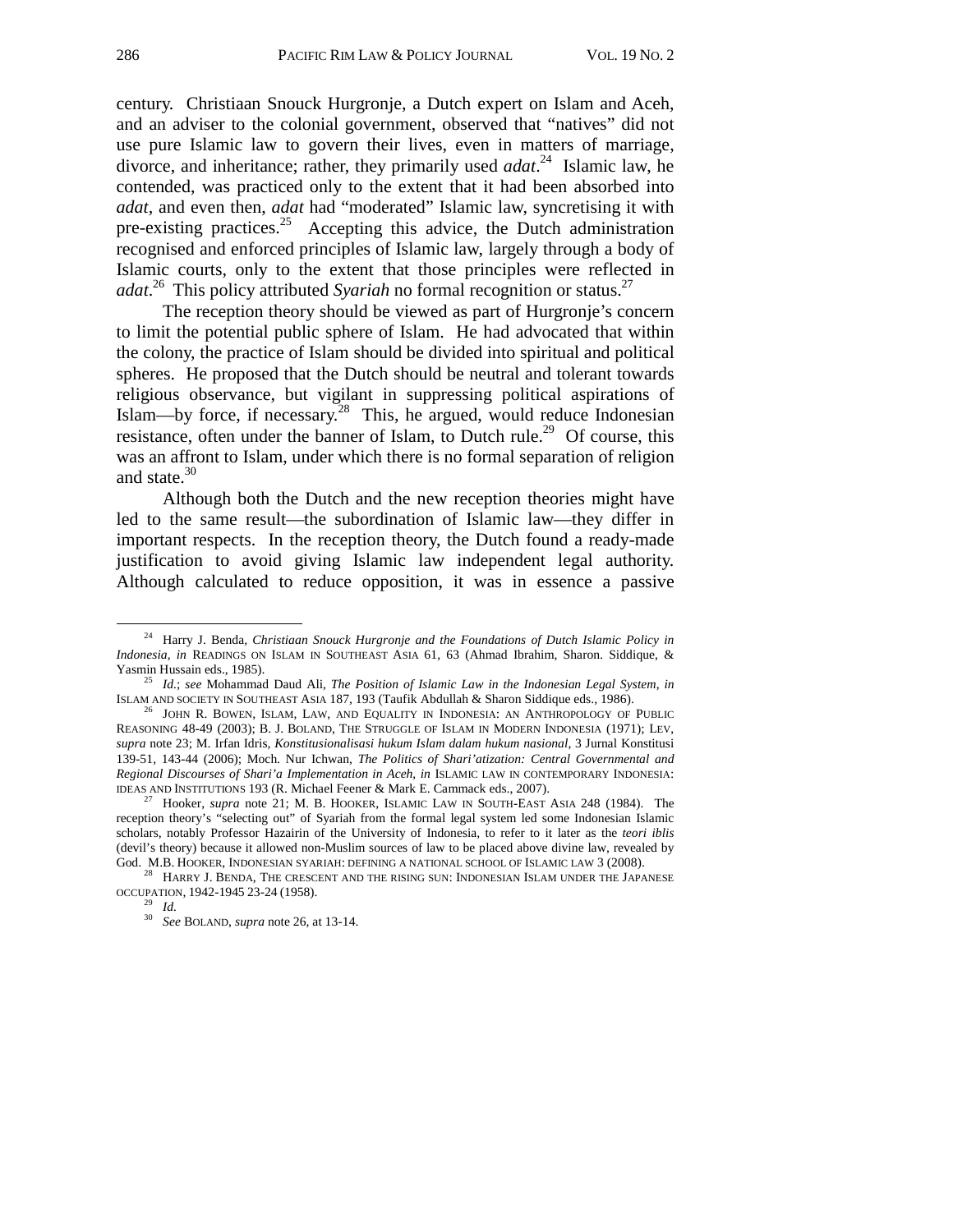approach giving effect to what the Dutch claimed was the status quo. The independent state, on the other hand, needed to be rather proactive and responsive in the face of calls for it to accommodate a greater role for Islam within the state.

#### III. THE POLYGAMY CASE (2007)

Polygamy in Indonesia is, as elsewhere, contentious—condemned by some as discriminatory against women, and defended with great conviction by others as a practice explicitly sanctioned by Islamic law.<sup>31</sup> To provide context to the *Polygamy Case*, I will discuss the Indonesian state's attempts to regulate polygamy and some of the resistance it has faced, and continues to face, even from within its own judiciary.

#### *A. Polygamy Reform and Resistance: The Marriage Law and* Kompilasi

In 1973, the central government, then under the authoritarian rule of Soeharto, introduced a Draft Marriage Law that caused great concern amongst Indonesia's more conservative Muslims. The bill proposed to prohibit polygamy and unilateral divorce, both regarded by many Muslims as permissible under Islamic law. The bill also sought to transfer to the general courts jurisdiction over all marriage issues—including Islamic marriage and divorce, which up to that point had been the core of religious court work. This was seen as a serious symbolic and practical threat to Islamic law in Indonesia. Left with jurisdiction over very few matters, the religious courts—the only institution of state that could apply Islamic law with executorial force—may have withered into insignificance.<sup>32</sup> The central government was said to have several motives to enact the bill. These included improving the legal status of women in marriage and reducing Islam's potential as a source of political and legal authority competing with that of the state. $33$ 

<sup>&</sup>lt;sup>31</sup> "Polygamy," in everyday parlance, is often used to indicate the practice of a man taking multiple wives. In fact, however, it means having more than one spouse and can, therefore, refer to the practice of a woman taking multiple husbands. Polygyny—being married to more than one wife—is the correct term. This article, however, continues to use "polygamy" not least because it is the term used by the Constitutional Court in the *Polygamy Case* (2007).

<sup>&</sup>lt;sup>32</sup> LEV, *supra* note 23; *see* Anthony H. Johns, *Indonesia: Islam and Cultural Pluralism*, *in* ISLAM IN ASIA: RELIGION, POLITICS, AND SOCIETY 202 (John L. Esposito ed., 1987).<br><sup>33</sup> June S. Katz & Ronald S. Katz, *The New Indonesian Marriage Law: A Mirror of Indonesia's* 

*Political, Cultural, and Legal Systems*, 23 AM. J. COMP. L. 653 (1975); June S. Katz & Ronald S. Katz, *Legislating Social Change in a Developing Country: The New Indonesian Marriage Law Revisited*, 26 AM. J. COMP. L. 309 (1978); Cammack, Young, & Heaton, *supra* note 3; Mark Cammack, *Islamic Law in Indonesia's New Order*, 38 INT'L & COMP. L. Q. 53 (1989); Butt, *supra* note 20.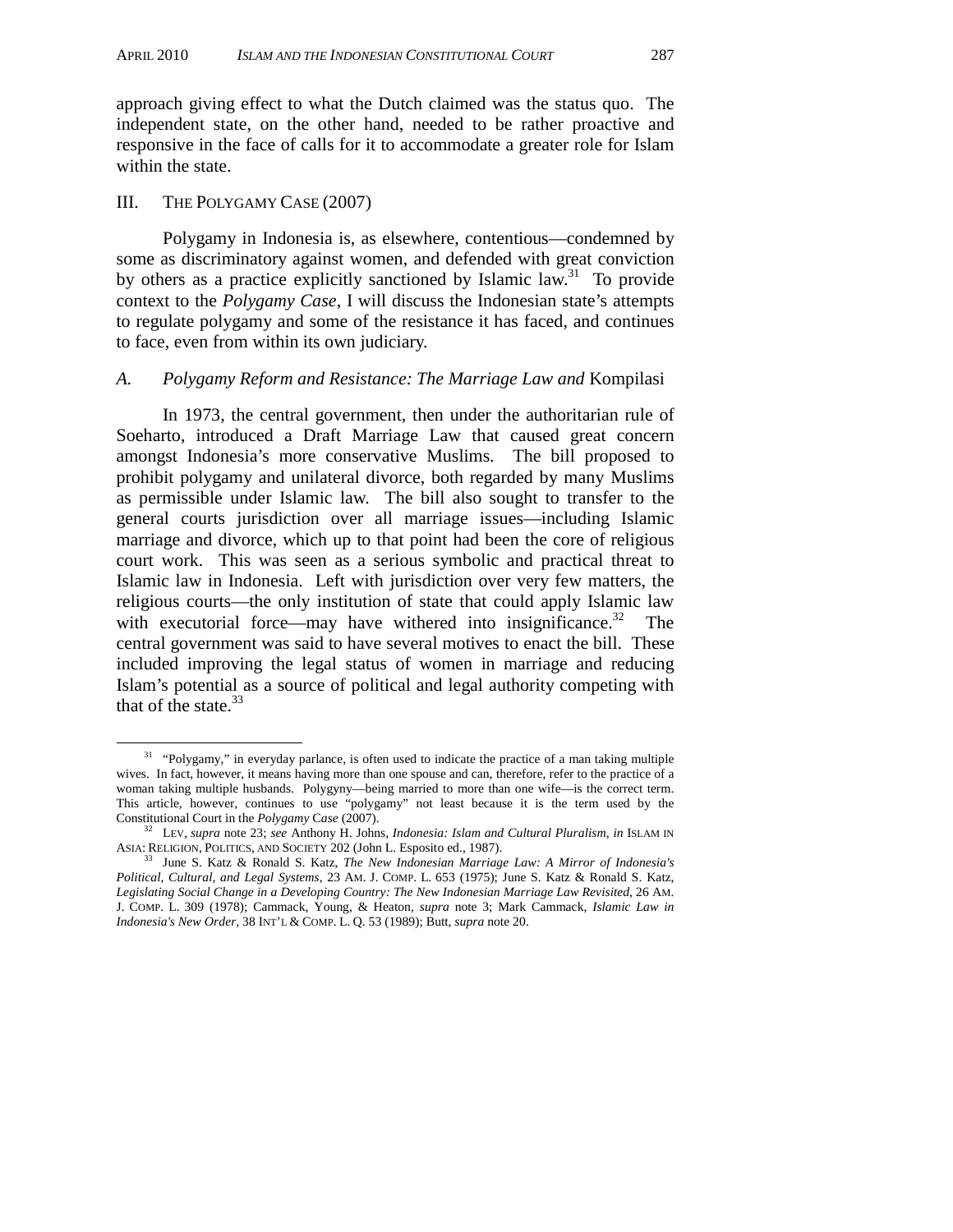In the face of widespread protest from Muslim groups, the government significantly amended the bill. The Marriage Law, as enacted in 1974, preserves the religious courts' jurisdiction to decide marriage law disputes between Muslims. The Law declares that marriages will be valid if performed in accordance with the religious law of the parties, presumably meaning that the various religious laws and customs governing marriages in Indonesia, including Islamic marriage law, continue "as is," provided that they are consistent with the Marriage Law.<sup>34</sup>

In this regard, the Marriage Law did not do away entirely with polygamy. It did, however, make entering into a valid state-recognised polygamous marriage legally difficult. It requires a man who wishes to marry polygamously to first obtain consent from a religious court. Article 4 of the Marriage Law declares that judicial permission is not to be granted unless:

- 1) the man's current wife or wives have agreed to the marriage;
- 2) he guarantees to, and can in fact, provide the necessities of life for his wives and their children; and
- 3) he can and will act justly towards his wives and children. $35$

In addition, the man's current wife or wives must:

- 1) be unable to perform her duties as a wife;
- 2) suffer from physical defects or an incurable illness; or
- 3) be unable to bear children.<sup>36</sup>

A polygamous marriage concluded without judicial consent is considered to have never taken place, leaving the man open to fines and imprisonment under the Indonesian Criminal Code.<sup>37</sup>

Research conducted soon after the passage of the Marriage Law showed, however, that many religious court judges ignored the government's attempt to restrict polygamy, resolute that the state lacked authority to

<sup>&</sup>lt;sup>34</sup> Undang-Undang No. 3019, Th. 1974 Tentang Perkawinan, art. 2(1), [Law No. 3019, Year 1974 on Marriage] (Jan. 2, 1974) [hereinafter Marriage Law]; *see, e.g., id.* art 7(1) (setting the minimum age for marriage at nineteen for males and sixteen for females, and breach of this provision will render the marriage invalid, regardless of the religions of the parties).<br>  $\frac{35}{36}$  Marriage Law, art. 4(1).<br>  $\frac{36}{16}$  art. 4(2).

<sup>&</sup>lt;sup>37</sup> Undang-Undang Hukum Pidana, art. 279 [Law on Criminal Code] [hereinafter Criminal Code].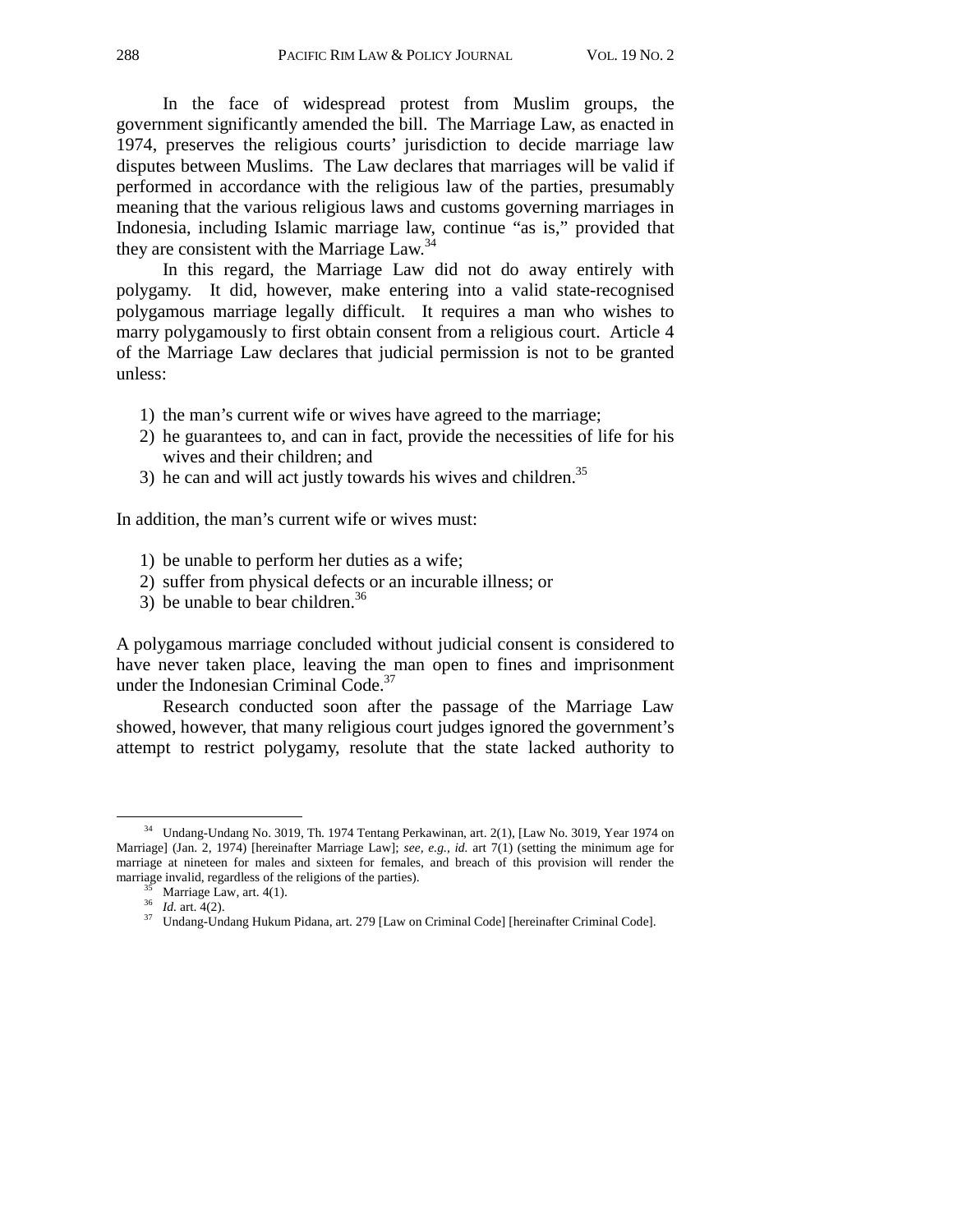interfere with Islamic law.<sup>38</sup> These judges were said to allow polygamous marriage without determining whether the Marriage Law's requirements had been met.

The Soeharto government responded to this perceived recalcitrance by bringing the religious courts, and their judges, more squarely under its control. First, from the late 1970s, religious court decisions were made subject to judicial "supervision" by the Supreme Court through the formal appeals process. $39$  The Supreme Court could, therefore, overturn decisions of religious courts which ignored the Marriage Law. This was said to have increased compliance with the Marriage Law because religious court judges feared reversal on appeal if they did not frame their decisions with reference to the state law. Second, the procedures for recruiting and training religious court judges were overhauled. Prior to 1989, religious court judges had been part-time locals, recruited largely on the basis of their Islamic credentials particularly their ability to read Arabic and their knowledge of key *fiqh* literature. Under the 1989 Religious Courts Law,  $40$  they are now employed as full-time career judges, regularly transferred to other religious courts around the archipelago, and required to undergo academic training, including training in secular law. $41$ 

Finally, and perhaps most importantly, the government produced within the *Kompilasi* codified Islamic law doctrine on marriage, inheritance, and gifts, casting the *Kompilasi* as a comprehensive guide for religious court judges to use in their cases.42 The *Kompilasi*, assembled by the Supreme Court and the Religious Affairs Ministry, is said to be the product of extensive consideration of thirty-eight *fiqh* texts, interviews with 166 *ulama*  and comparative studies of the Islamic law applied in Egypt, Tunisia, and Morocco.<sup>43</sup> It adds very little to the Marriage Law on the issue of polygamy. However, unlike the Marriage Law—which does not set out Islamic marriage law principles and which applies to all citizens regardless of their religion or beliefs—the *Kompilasi* purports to contain the Islamic law on marriage that Indonesian religious courts should apply.<sup>44</sup> Before the

 <sup>38</sup> Mark E. Cammack, *The Indonesian Islamic Judiciary, in* ISLAMIC LAW IN CONTEMPORARY INDONESIA: IDEAS AND INSTITUTIONS 146 (R. Michael Feener & Mark E. Cammack eds., 2007).<br><sup>39</sup> *Id.* at 154-55.<br><sup>40</sup> Law No. 7 of 1989 on the Religious Courts.<br><sup>41</sup> Cammack, *supra* note 38, at 161-62.

<sup>&</sup>lt;sup>42</sup> M.B. HOOKER, INDONESIAN ISLAM SOCIAL CHANGE THROUGH CONTEMPORARY FATAWA 23 (2003); Butt, *supra* note 20.

<sup>&</sup>lt;sup>43</sup> Ahmad Mawardi, Socio-Political Background of the Enactment of Kompilasi Hukum Islam di Indonesia (Master's Thesis) 13-22 (1998).

<sup>&</sup>lt;sup>44</sup> General Elucidation, *Kompilasi*. Indeed, the Marriage Law mentions "Islam" only twice in its text in provisions that do not establish substantive rules.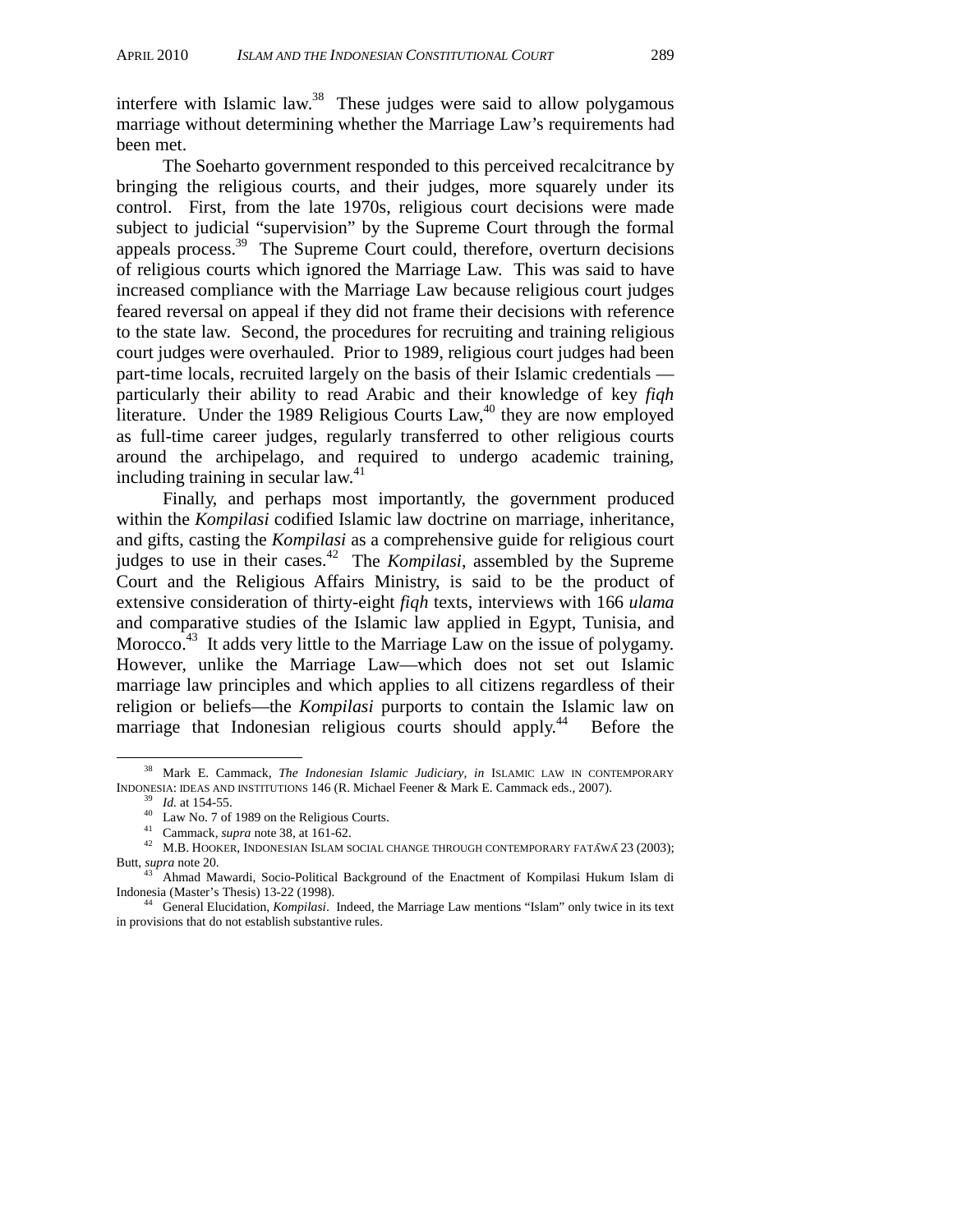issuance of the *Kompilasi*, religious court judges could apply their own particular understanding of Islamic doctrine governing marriage by pointing to Article 2(1) of the Marriage Law, which provides that marriage is valid if performed in accordance with the parties' religious laws. However, since the issuance of the *Kompilasi*, religious court judges should refer exclusively to the *Kompilasi*.

The *Kompilasi* offers two important benefits for the state. First, the *Kompilasi*'s restrictions on polygamy are implicitly cast as being imposed by Islamic law, not by the state, as with the Marriage Law. Against claims that the government breaches Islamic law by limiting the circumstances in which polygamy is permitted, the government can point to the *Kompilasi*, claiming that it is a world-standard compilation of Islamic law devised by experts and based on *fiqh*. Second, the central government has denied sources of Islamic law, such as *fiqh*, direct legal authority; Islamic rules on marriage remain contingent upon their recognition by the state through the *Kompilasi*.

#### *B. The* Kompilasi *in Practice*

Soon after the *Kompilasi*'s enactment many religious court judges began referring almost exclusively to it, rather than *fiqh*, in their judgments.<sup>45</sup> The result was that they were said to turn down most polygamous marriage requests, declaring that it was impossible to be fair and just to more than one wife.<sup>46</sup>

The "secularization" of the Islamic judiciary and the *Kompilasi* has not, however, settled the contest over polygamy between Islam and the state. There is some evidence, albeit scant, that religious court judges have resumed endorsing polygamous marriages by primarily referring directly to *Syariah* sources rather than the *Kompilasi* or the Marriage Law. From an examination of Surabaya religious court decisions from 2003-2005, Hooker observed that the court would generally permit a polygamous marriage if presented with three pieces of documentary evidence:

- 1) a statement of income from the husband,
- 2) a signed statement that he can provide for his current and future wives, and
- 3) a written statement that the second wife was fully aware of potential problems and risks and promised to be kind to the first wife.<sup>47</sup>

 <sup>45</sup> Cammack, *supra* note 33, at 72-73. 46 *Id.* at 73. 47 HOOKER, INDONESIAN SYARIAH, *supra* note 27, at 12-13.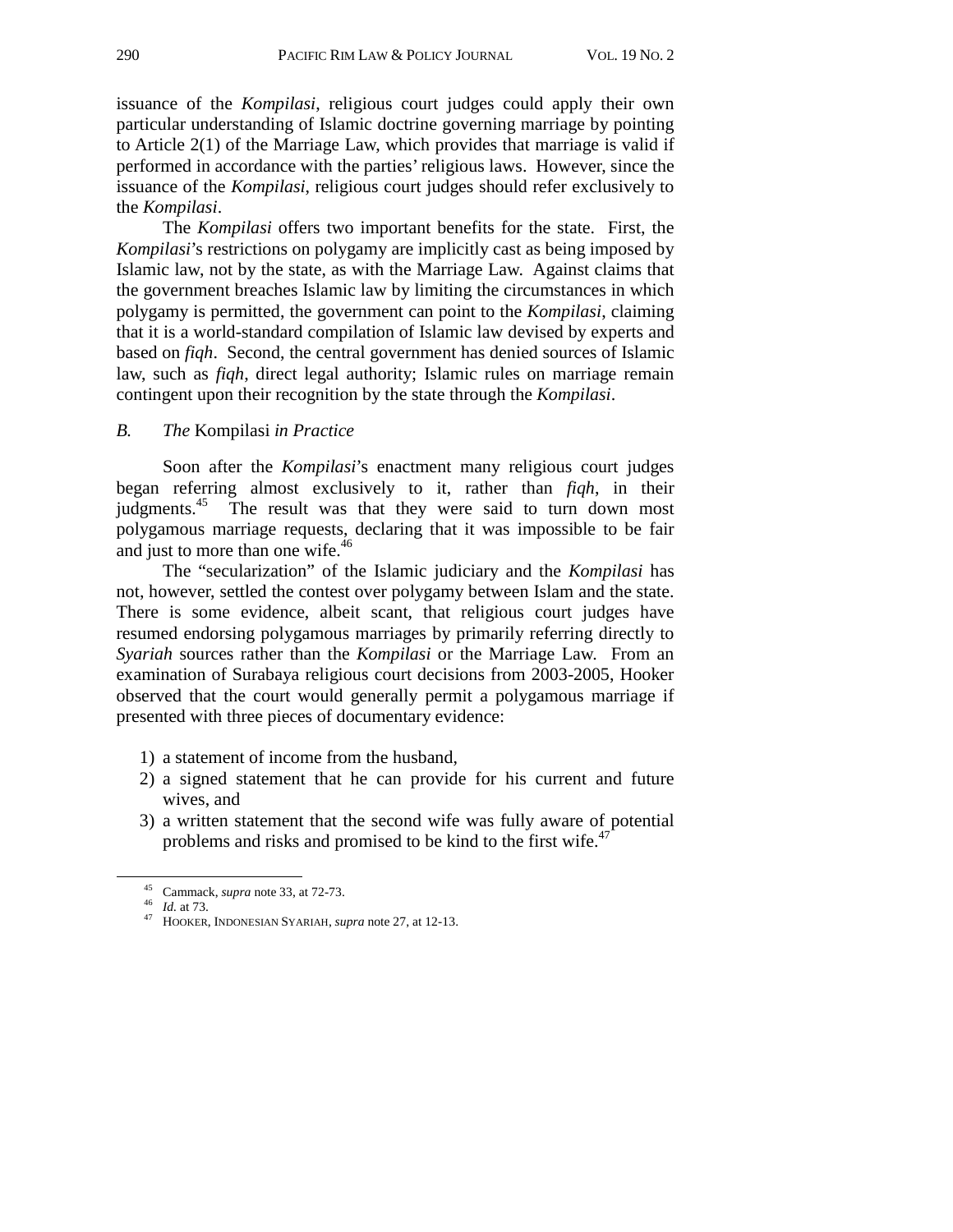This evidence is far less than the Marriage Law and the *Kompilasi*  require. If the Marriage Law were followed to its letter, the man must also produce evidence of his existing wife's or wives' inabilities to "perform her duties as a wife" or bear children, or "physical defects" or "incurable illness."48 Nevertheless, the Surabaya courts would usually approve the marriage, declaring it necessary to prevent the husband from being tempted into extra-marital sex. To justify this decision, the courts would often cite Chapter 4, verse 3 of the Quran:

[M]arry women of your choice, two, or three, or four; but if you fear that you shall not be able to deal justly [with them]; then only one, or that which your right hands possess. That will be more suitable, to prevent you from doing injustice.<sup>49</sup>

Hooker warns that these cases should not be considered representative; they cannot be taken to indicate that all 300 or so of Indonesia's religious courts have reverted to direct sources of Islamic law.50 Estimates suggest, however, that religious courts across Indonesia were, at time of writing, approving a high proportion of applications for permission to marry polygamously. According to *Hukumonline*, Indonesia's leading source of legal news, 1,016 applications for permission to marry polygamously were lodged in religious courts in 2004, of which 800 were approved; in 2005, 186 were approved from 989 applications; and in 2006,  $776$  were approved from  $1,148$ <sup>51</sup>. While this seems quite a small number given Indonesia's population, the proportion of approvals may support claims of a return to a relatively permissive approach to polygamy.<sup>52</sup>

<sup>50</sup> *Id.* <sup>51</sup> *Menguak sisi gelap poligami*, HUKUMONLINE, Dec. 23, 2006 <sup>51</sup> Menguak sisi gelap poligami, HUKUMONLINE, Dec. 23, 2006<br>http://www.hukumonline.com/berita/baca/hol15941/menguak-sisi-gelap-poligami (last visited Feb. 6, 2010); *Syarat Poligami akan Diperkuat*, HUKUMONLINE, Feb. 19, 2009 http://www.hukumonline.com/berita/baca/hol21230/syarat-poligami-akan-diperketat (last visited Feb. 6, 2010).

2010). 52 Nina Nurmila, *Negotiating Polygamy in Indonesia: Between Islamic Discourse and Women's Lived Experiences*, *in* INDONESIAN ISLAM IN A NEW ERA: HOW WOMEN NEGOTIATE THEIR MUSLIM IDENTITIES 23, 32 (Susan Blackburn, Bianca J Smith, & Siti Syamsiyatun eds., 2008). If the number of unregistered, informal, polygamous marriages is included, then the incidence of polygamous marriage is probably far higher. According to Indonesian legal aid for women (LBH Apik) statistics, about half are conducted under Islamic or customary law and not reported, or are reported using a false identity at the Religious Affairs Office. *Menguak sisi gelap poligami*, HUKUMONLINE, Dec. 23, 2006, http://www.hukumonline.com/berita/baca/hol15941/menguak-sisi-gelap-poligami (last visited Feb. 6, 2010).

<sup>&</sup>lt;sup>48</sup> Marriage Law, *supra* note 35, art. 4(2).<br><sup>49</sup> Holy Quran 4:3.<br><sup>50</sup> Id.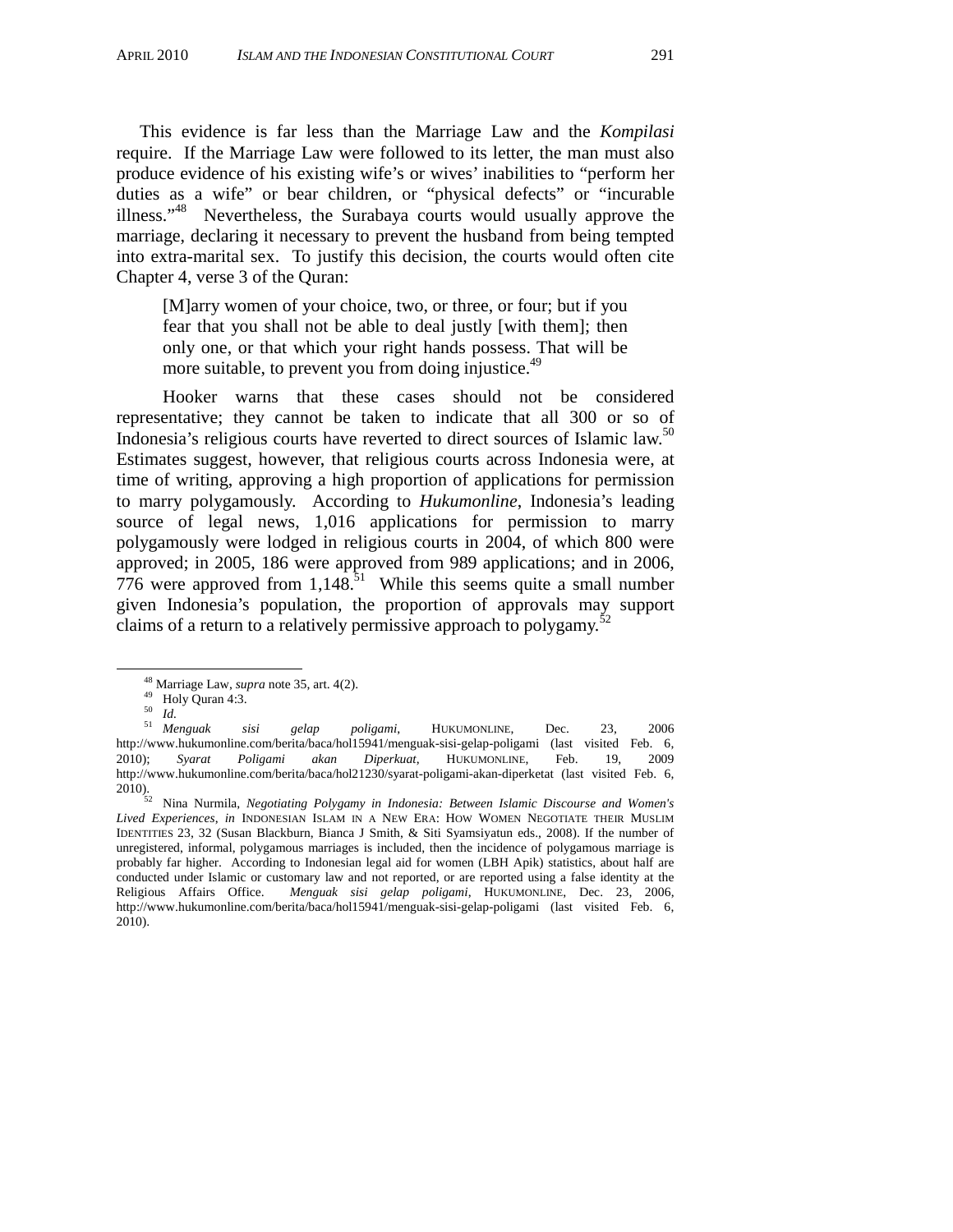## *C. The Parties' Arguments in the Polygamy Case (2007)*

The applicant, a man named M Insa, objected to provisions in the Marriage Law that he claimed prevented him from engaging in polygamy. He had gone to the Religious Affairs Office expecting to be able to marry polygamously, but officials rejected his request because he had not obtained judicial consent. Dissatisfied, he applied to the Constitutional Court for a review of the Law.

Insa argued before the Court that several aspects of the Marriage Law contradicted Islamic law, including: the provision in Article 3(1) declaring that marriages should be, in principle, monogamous; the various requirements that men must meet in order to obtain judicial consent for polygamy; and the invalidation of unapproved polygamous marriages.<sup>53</sup>

In support of his claim, Insa made several non-constitutional arguments. These included that restricting polygamy increased the divorce rate, adultery, and the tendency of widows to become sex workers. The Constitutional Court dismissed these as unsubstantiated claims, pointing out that research had shown the contrary, and that, in fact, factors other than restrictions on polygamy were probably at play.<sup>54</sup>

Insa's two main constitutional arguments were as follows. First, Article 28B(1) of the Constitution states that every person has the right to create a family and to continue their lineage through a valid marriage. He claimed that restricting polygamy impeded the exercise of this right. The Court rejected this argument, declaring that the Marriage Law did not prohibit Muslims from marrying.<sup>55</sup> The Law even allowed them to marry polygamously—it merely imposed preconditions to ensure that the purposes of marriage were met.<sup>56</sup>

Second, Article 28E(1) of the Constitution gives citizens freedom to embrace a religion and to worship in accordance with that religion. Insa

 <sup>53</sup> *Polygamy Case*, *supra* note 6, para. 3.1. Insa did not attempt to challenge the constitutionality of the *Kompilasi*, even though, as mentioned, it requires judicial consent for polygamous marriage and imposes the same restrictions as the Marriage Law*.* As the *Kompilasi* is a Presidential Decree, it falls outside of the jurisdiction of the Constitutional Court. Only the Supreme Court has jurisdiction to hear challenges against Decrees, and even then can only assess the validity of Decrees as against statutes and not

<sup>&</sup>lt;sup>54</sup> *Id.* para. 3.16. 55 This argument attracted criticism during the trial. One Human Rights Commission Commentator who provided testimony said: "You can only use the right to create a family once. You cannot use it over and over." *Menteri Agama: Poligami Bukan Hak Asasi Manusia*, HUKUMONLINE, June 28, 2007. 56 *Polygamy Case*, *supra* note 6, para. 3.18.2.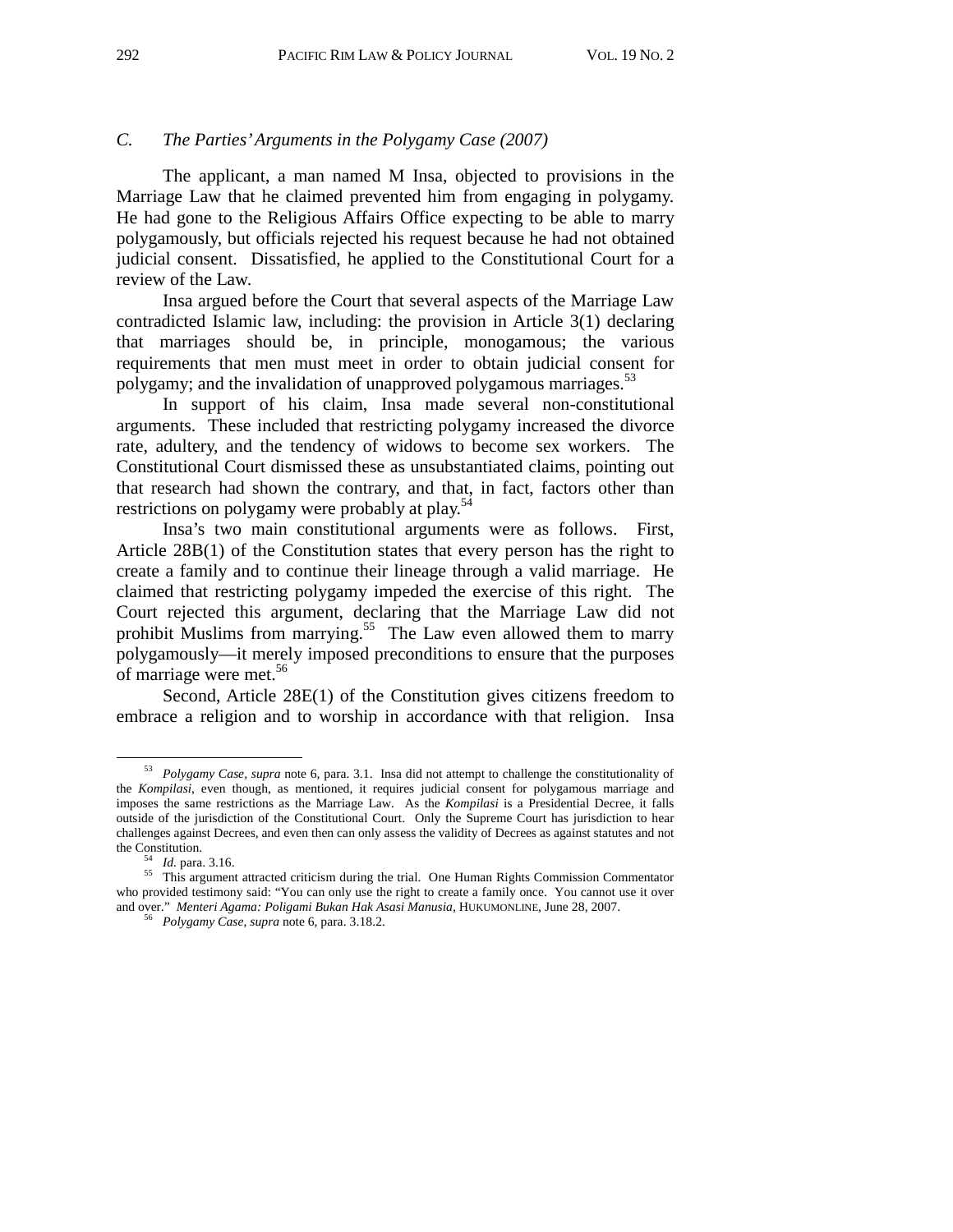argued that restricting polygamy was tantamount to breaching Islamic law. Below, I discuss the Court's treatment of this second argument. Before doing so, I turn to some of the arguments that the government put before the Court in support of the constitutionality of the Marriage Law.

Included in the case file is an opening statement from Minister for Religious Affairs HM Maftuh Basuni. He began by observing that Article 28J(2) of the Constitution allows the state to impose limits on the human rights that the Constitution provides and that, even though the Constitution contains a right to marriage, it contains no right to polygamous marriage.<sup>57</sup> In any event, the Minister asserted, the Marriage Law does not prohibit polygamy.<sup>58</sup>

The Minister then argued that in fact, Islam favoured monogamy over polygamy. After referring to Chapter 4 verse 3 of the Quran, set out above, he cited Chapter 4 verse 129: "You are never able to be fair and just as between women, even if it is your ardent desire; but turn not away (from a woman) altogether, so as to leave her hanging. If you come to a friendly understanding, and practice self-restraint, God is Oft-forgiving, Most Merciful."

The Minister claimed, as have some Indonesian scholars,<sup>59</sup> and scholars elsewhere, $60$  that 4:129 effectively prohibits polygamy altogether because it declares that being fair and just towards two or more wives is impossible. Thus, contrary to Insa's contention, Islamic law was therefore entirely consistent with the Marriage Law's emphasis on monogamy.

Further, the government claimed in a written statement submitted to the Court, that verse 4:3, viewed in its historical context, does not permit polygamy without qualification. This reasoning, apparently based on the arguments of moderate scholars, is grounded in Quranic historical context. The provisions of the Quran relating to polygamy were revealed in the seventh century, soon after the Uhud war. Many men were killed in the war, leaving multitudes of widows and fatherless children. At that time, it seemed reasonable for the surviving men to support not only their own

 <sup>57</sup> *Id.* para. 2.2.1; Article 28J(2) states: "in the enjoyment of their rights and freedoms, each person is obligated to submit to limits determined by law with the sole purpose of guaranteeing recognition and respect for the rights of others."<br>
<sup>58</sup> Polygamy Case, supra note 6, para. 2.2.1.<br>
<sup>59</sup> Nurmila, *supra* note 52, at 21.<br>
<sup>60</sup> See H.A. Jawad, *Women and the Question of Polygamy in Islam*, 35 ISLAMIC Q. 181, 184-85

<sup>(1991);</sup> Mansoor Moaddel, *Religion and Women: Islamic Modernism Versus Fundamentalism*, 37 J. FOR SCI. STUD. RELIGION 108, 116 (1998); Amira Mashhour, *Islamic Law and Gender Equality - Could There be a Common Ground?: A Study of Divorce and Polygamy in Sharia Law and Contemporary Legislation in Tunisia and Egypt*, 27 HUM. RTS. Q. 562, 569-70 (2005); JAMILA HUSSAIN, ISLAM: ITS LAW AND SOCIETY 87 (2d ed. 2004).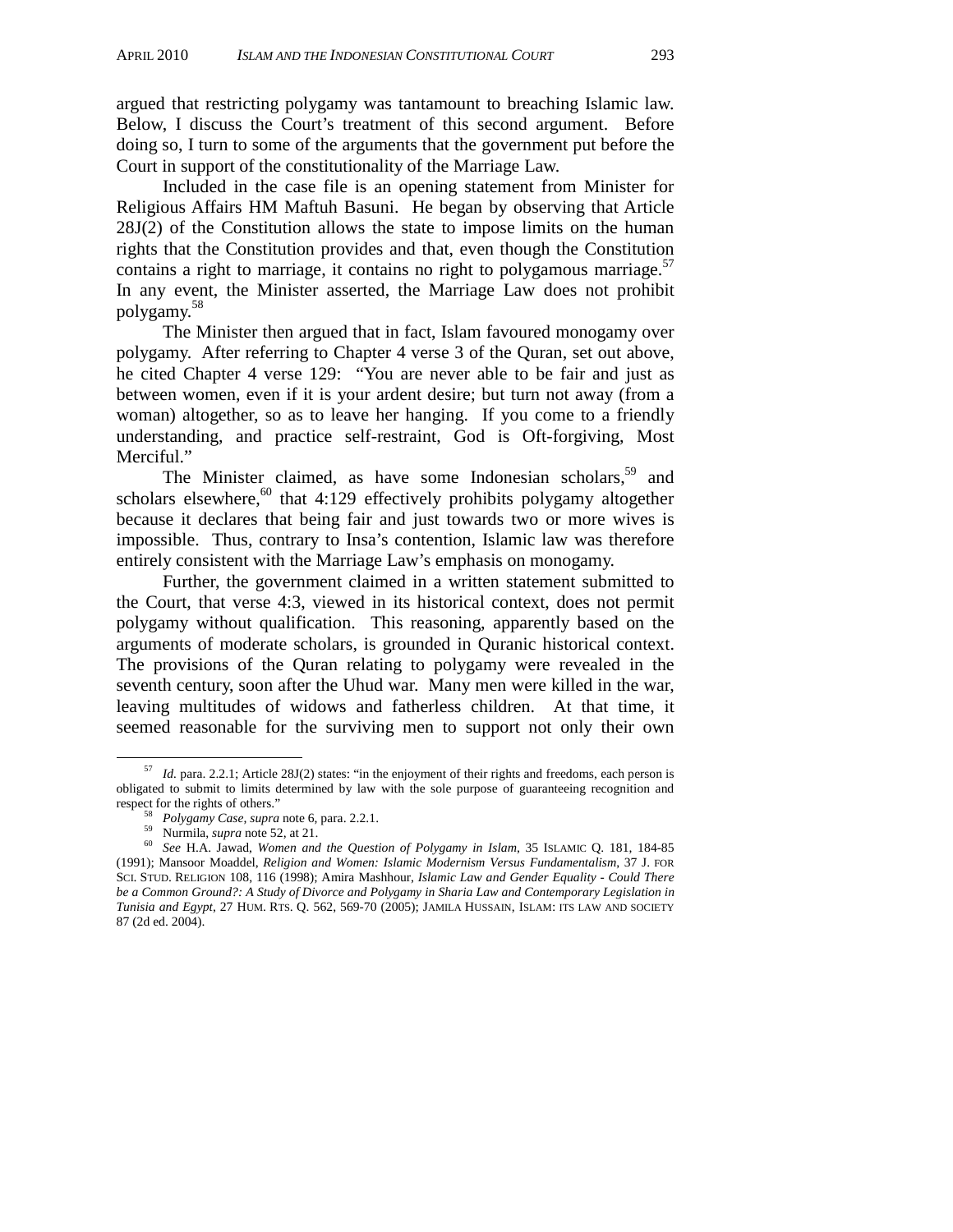wives and children, but also those of their fallen comrades. Marriage was seen as one way to formalise this.<sup>61</sup> Viewed in this context, the government contended that the Quranic provisions on polygamy aimed to ensure that men treated their "adopted" wives and orphans fairly—for example, by not misusing any money or inheritance they might have obtained when taking on the extra wives and children. $62$  After explaining this historical context, the government concluded that under Islam, " . . . in theory and practice, polygamy is not something that must be done; rather it is a door used in emergencies."<sup>63</sup>

#### *D. The Court's Decision in the Polygamy Case (2007)*

Because the applicant had employed arguments based on Islamic law, the Constitutional Court announced that it would consider the Islamic teachings (*ajaran Islam*) on polygamy before addressing the constitutionality of the contested provisions of the Marriage  $Law<sup>64</sup>$ . The Court began by setting out several verses of the Quran in Arabic, including 4:3 and 4:129, with Religious Affairs Department-sanctioned Indonesian translation. The Court pointed out, as had expert witnesses during case hearings, that when Islam was revealed through the Prophet Mohammad, polygamy had been widely practiced for centuries throughout the world. Polygamy was not, therefore, created by Islam. On the contrary, in an effort to protect the dignity of women, Islam attemped to bring some gradual order (*menertibkan*) to polygamy by ensuring that polygamy did not occur arbitrarily on the whim of men.<sup>65</sup>

Again referring to expert testimony heard during the hearings, the Court then discussed the purpose and nature of marriage using terminology from the Quran and adopted in the *Kompilasi*. According to the Court, the purpose of marriage is to "make the heart peaceful (*sakinah*)." This can be preserved if partners maintain *mawaddah*—that is, in the words of the Court, they "love one another without hoping for anything in return, but only because of their desires to make sacrifices by giving happiness to the other partner."66 This statement strongly resembles Article 3 of the *Kompilasi*, which states that the purpose of marriage is to "create a home which is *sakinah*, *mawaddah* and friendly (*rahmah*)." Without mentioning the

<sup>61</sup> *Polygamy Case*, *supra* note 6, para. 2.2.2.<br>
62 *Id.*<br>
64 *Id.* para. 3.15.<br>
65 *Id.* para. 3.15.1. 66 *Id.* para. 3.15.2.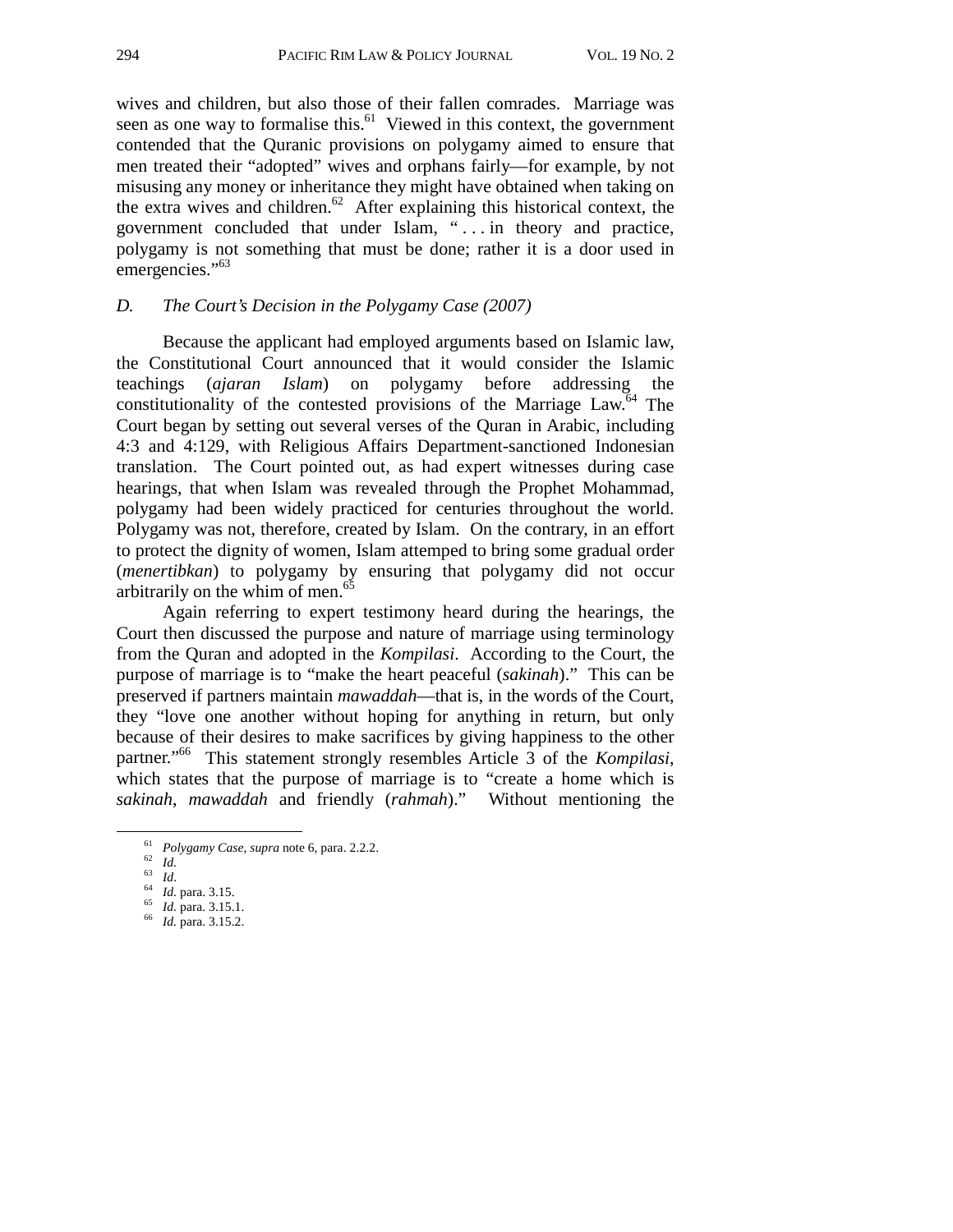*Kompilasi*, the Court declared that maintaining *mawaddah* and *sakinah* underlie the requirement under Islamic law that men seek permission from existing wives before entering into another marriage. $67$ 

The Court then announced that most *ulama* (Islamic scholars) agree that polygamy is *mubah* (neither "good" nor "bad") or *halal* (permitted) under Islamic Law, provided that the man meets various conditions, which broadly correspond with those imposed in the Marriage Law. These include, being just to one's wives and sharing (*al-qisth*)—that is, providing for existing wives, prospective wives, existing children and future children that come from the polygamous marriage.<sup>68</sup> If the man cannot satisfy these requirements, then according to the *ulama* polygamy can become *makruh* (objectionable, but not prohibited) under Islamic law. Whether these requirements have been met depends on the particular circumstances of the parties—matters that, according to the *ulama*, can legitimately be determined by statute and through courts.<sup>69</sup> The Court continued:

[T]he state, as the highest organization in a community, created on the basis of agreement, does not only have the authority to regulate (*bevoeg te regel*) but also the obligation to regulate, (*verplicht te regel*) to guarantee the realization of justice, through laws that fall within its jurisdiction and which are upheld through the courts. This accords with the *fiqh* cited by the expert Prof. Dr. Hj. Huzaemah T. Yanggo . . . . The state (*ulil amri*) has the authority to determine the requirements which must be fulfilled by citizens who wish to enter into a polygamous marriage in the interests of the public benefit, particularly to achieve the goals of marriage—that is, to create a happy and everlasting family (household) based on the Almighty God, which is identical to the meaning of a family which is *sakinah*, as set out above.<sup>70</sup>

Finally, the Constitutional Court pointed out that, according to Islamic law, polygamy is something that humans can regulate, at least to some extent. The Court distinguished between acts of devotion or worship of God (*ibadah*) and relations between humans (*mu'amalah*). Ibadah are, the Court stated, covered in some detail in the Quran and considered immutable. Humans are not permitted to interfere with ibadah. On the other hand, the

<sup>67</sup> *Polygamy Case*, *supra* note 6, para. 3.15.2*.*<sup>68</sup> *Id.* para. 3.15.4. 69 *Id.* paras. 3.15.3-3.15.4. 70 *Id.* para. 3.15.4.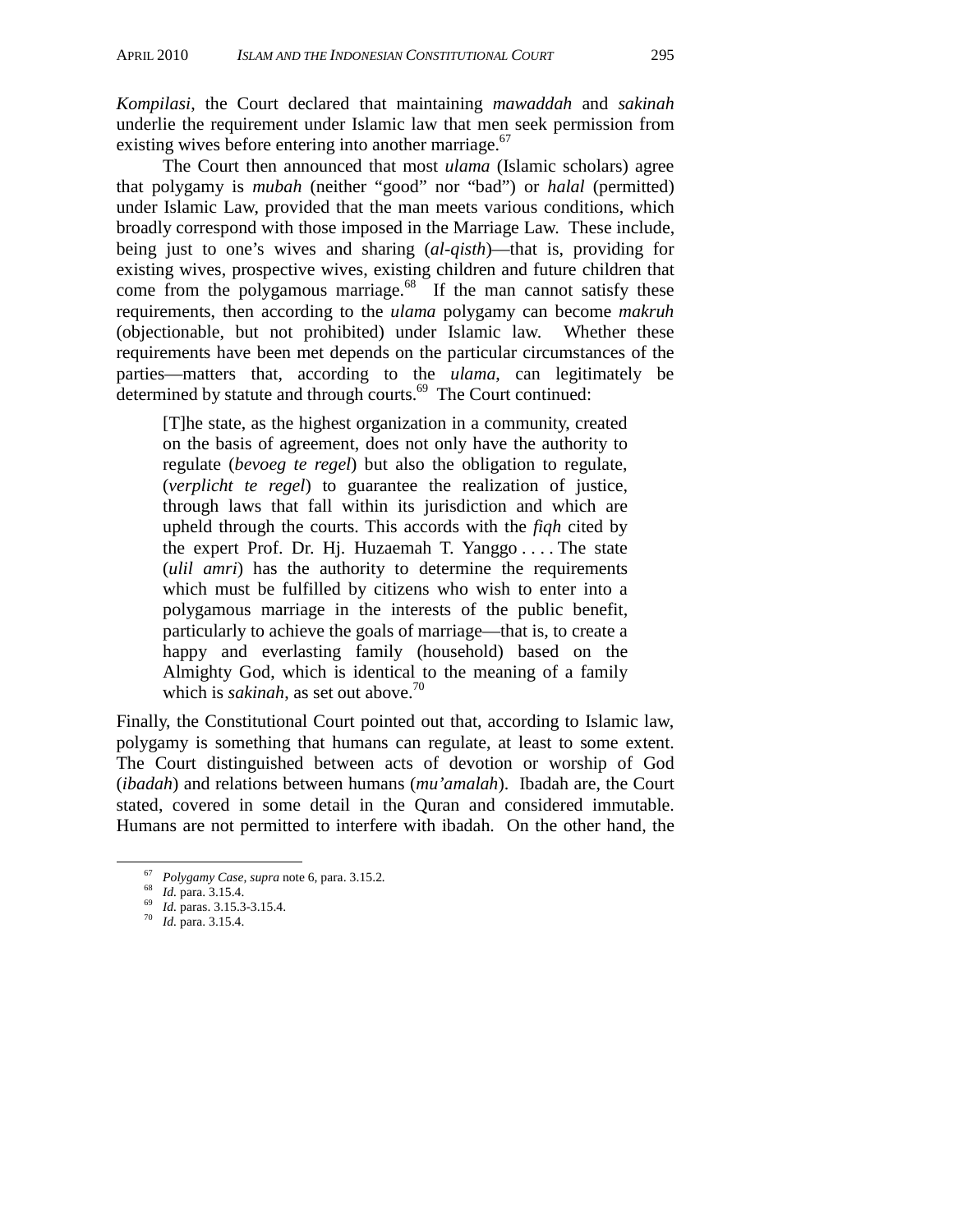Quran refers to mu'amalah in less detail, leaving its regulation largely to humans.<sup>71</sup> Polygamy does not fall into the category of ibadah, the Court observed, so Islam does not prohibit the state from imposing preconditions upon its exercise. $72$ 

IV. THE RELIGIOUS COURTS LAW CASE  $(2008)^{73}$ 

In this case, the constitutionality of Article 49(1) of the Religious Courts Law was challenged. Article 49(1) sets out the matters over which Indonesia's religious courts have jurisdiction.<sup>74</sup> The religious courts have the duty and authority to investigate, decide and resolve cases at first instance between Muslims in matters of:

- a) marriage (*Perkawinan*)
- b) succession (*Waris*)
- c) gifts (*Hibah*)
- d) bequeaths (*Wakaf*)
- e) payment of alms (*Zakat*)
- f) charitable gifts (*Infaq*)
- g) gifts to the needy (*Shadaqah*)
- h) Syariah economic matters (*Ekonomi syari'ah*).

The applicant, a young Islamic school (*Madrasah*) graduate from Serang, Banten, argued that Islam required Muslims to abide by Islamic law in its entirety, and not merely those areas of law listed in Article 49(1). Adherence to Islam requires Muslims to be subject to Islamic criminal law, including the penalty of hand amputation for theft, he claimed.<sup>75</sup> The applicant argued that by limiting the matters of Islamic law that religious courts could apply and enforce, Article 49(1) breached the constitutional rights to religious freedom of the applicant and the entire Indonesian Muslim community.76

<sup>71</sup> *Id.* para. 3.15.6. 72 *Id.* <sup>73</sup> *Religious Courts Case*, *supra* note 8. 74 Undang-Undang No. 7, Th. 1989 Peradilan Agama, art. 49(1) (Dec. 29, 1989) [hereinafter

Religious Courts Law]. 75 *Religious Courts Case*, *supra* note 8, para. 2.1. 76 *Id.*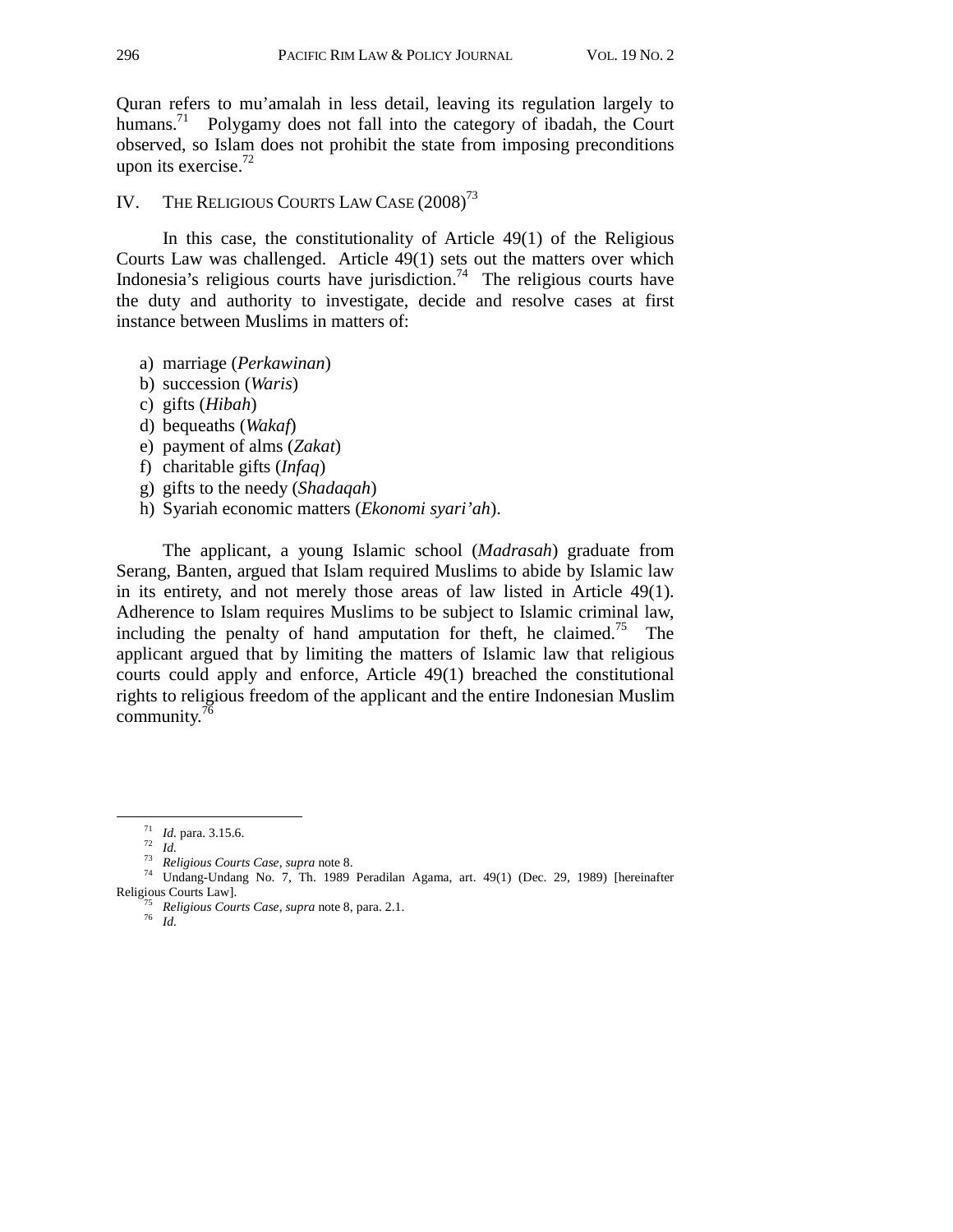#### *A. The Court's Decision in the Religious Courts Law Case (2008)*

This case was ultimately decided on grounds unrelated to Islam. The Court declared that the applicant had asked it for a result it could not provide—namely, to add to the jurisdiction of the religious courts and to invalidate Article 49(1). The Court declared that it lacked jurisdiction to entertain the former request. The Court stated it was merely a "negative legislature"—it has power only to invalidate legislation that it finds to be inconsistent with the Constitution. It was not a "positive legislator." Only the elected national legislature could add to, or otherwise amend, legislation. $^{77}$ 

As for the second request, the Court held that the constitutional basis for Article 49(1) was entirely sound. The Court pointed to Articles 24(2) and 24A(5) of the Constitution, which formally establish the religious courts as a branch of the Indonesian judiciary and state that their jurisdiction is to be "stipulated by legislation."<sup>78</sup> Because the Constitution gives the legislature unbridled discretion to determine the religious courts' jurisdiction, provided that it does so by statute, Article 49(1), therefore, fell well within the national parliament's legislative powers granted by the Constitution. In any event, as one Constitutional Court Justice Muhammad Alim observed during one of the case hearings, a finding of invalidity could hardly have been in the applicant's best interests. If the Court found that Article 49(1) was invalid, then revoking it would leave the religious courts with no jurisdiction at all, and hence no function.<sup>79</sup>

Arguably, these responses were sufficient to defeat the application. Nevertheless, answering the applicant's argument that the Indonesian state had a constitutional obligation to apply and enforce the religious laws of its citizens, the Court declared:

[T]he Court is of the opinion that the Applicant's argument does not accord with the understanding of the relationship between religion and the state [in Indonesia]. Indonesia is not a religious state which is based only on one religion; but Indonesia is also not a secular state which does not consider religion at all. It does not hand over all religious affairs entirely to individuals and the community. Indonesia is a state which is

 <sup>77</sup> *Id.* para. 3.16; Risalah Sidang Perkara Nomor 16/PUU-VI/2008, Acara Pemeriksaan Perbaikan Permohonan (II), Jakarta, 31 July 2008, p. 7. 78 *Religious Courts Case*, *supra* note 8, para. 3.17. 79 Risalah Sidang Perkara Nomor 16/PUU-VI/2008, Acara Pemeriksaan Perbaikan Permohonan (II),

Jakarta, 31 July 2008, p. 6.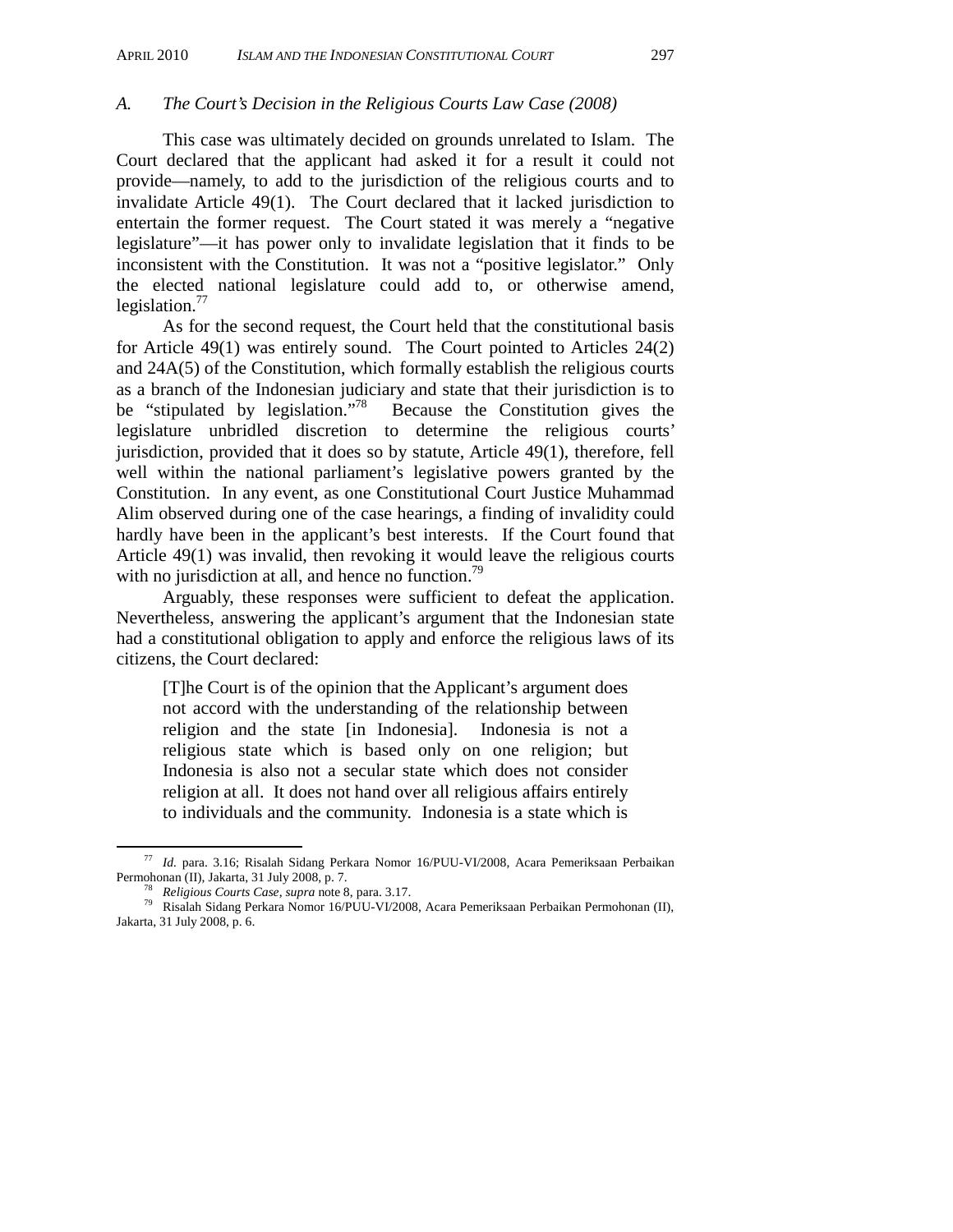based on the Almighty God. The state protects [the right of] all religious adherents to carry out the teachings of their respective religions. In relation to the philosophy of *Pancasila*, national law must guarantee the integrity of the ideology and the integration of the nation, and develop religious tolerance based on justice and civility. National law, therefore, can be an integrating factor which is a glue and unifier of the nation. The state's service to citizens does not depend on whether adherents to a particular religion, ethnic group or race are in the majority or minority. If the issue [in contention is whether] Islamic law is . . . a source of law, it can be said that Islamic law is indeed a source of national law. But it is not the only source of national law, because in addition to Islamic law, customary law, western law and other sources of legal tradition are sources of national law. Therefore, Islamic law can be one of the sources of material for law as part of formal government laws. Islamic law, as a source of law, can be used together with other sources of law, and, in this way, can be the material for the creation of government laws which are in force as national law.<sup>80</sup>

A more direct statement made by Constitutional Court Justice Muhammad Alim during case hearings about the position of Islam within the state is also worthy of note:

[Y]ou must understand that in this Republic of Indonesia, the highest law is the 1945 Constitution, not the Quran. As Muslims, we consider the Quran to be the highest law but . . . the national consensus is that the Constitution is the highest  $law.<sup>81</sup>$ 

### V. CONCLUSION

The Indonesian state's attempts to limit the public space it allocates to Islamic law continue to be contested, including now in Indonesia's Constitutional Court. In the *Religious Courts Case*, the Constitutional Court has acknowledged the inherent conflict between the authority of the state and Islam, but has resolved the conflict in favour of the state. The Court adopted an approach that, for the most part, is consistent with that taken by

<sup>&</sup>lt;sup>80</sup> *Religious Courts Case*, *supra* note 8, para. 3.18.<br><sup>81</sup> Risalah Sidang Perkara Nomor 16/PUU-VI/2008, Acara Pemeriksaan Perbaikan Permohonan (II), Jakarta, 31 July 2008, p. 7, per Muhammad Alim J.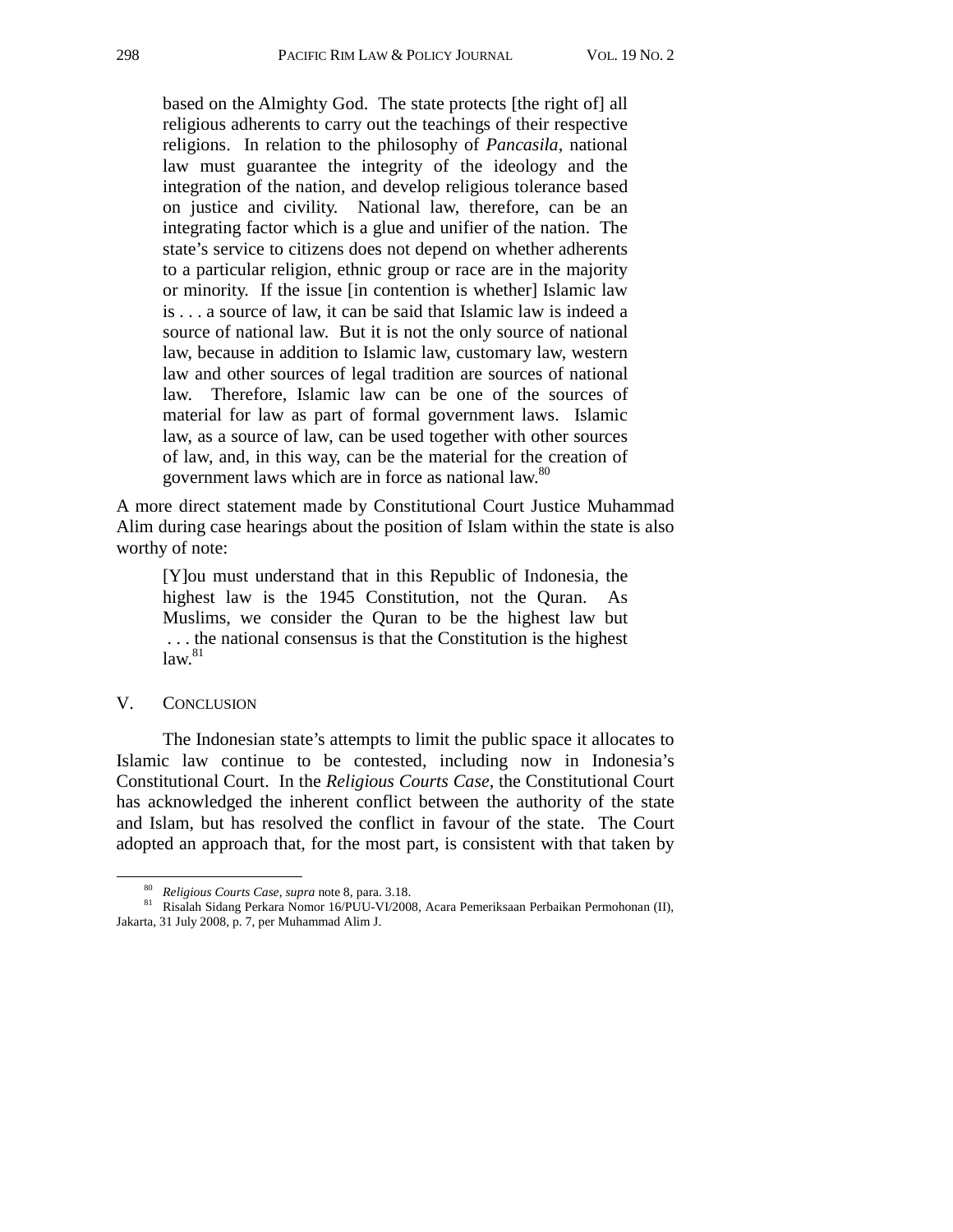the national legislature and executive: Islamic law is not formally applicable or enforced, except for the fields over which the religious courts have jurisdiction, which include marriage, divorce, inheritance, trusts, gifts, and Islamic finance. Importantly, the traditional texts of Islamic law are not the direct sources of the rules to be applied.

In the *Polygamy Case*, the Court sought to justify the government's restriction of unbridled polygamy by reference to Islamic law, including the Quran. The Constitutional Court's approach resembles the state's strategy adopted through the issuance of the *Kompilasi*. The *Kompilasi* did not merely set out the parameters for the operation of Islamic law. It did not, for example, declare simply that the Islamic courts should apply Islamic family law as propounded by a particular school of Islamic law. Rather, the *Kompilasi* set out, exhaustively, the principles of Islamic law that the state recognises and enforces. The very act of "engaging" with Islamic law and purporting to compile it into a law of the state denied traditional sources of Islamic law independent potency. Furthermore, despite its ruling in the *Religious Courts Case*, the Constitutional Court in the *Polygamy Case* was not content to declare merely that state law trumps Islamic law. Rather, it "engaged" with arguments on Islamic law, declaring, for example, that Islamic law was not entirely permissive of polygamy and permitted the state to play a role in non-*ibadah* matters such as these.<sup>82</sup> The Court eschewed conservative interpretations of Islam permitting polygamy, and embraced the more moderate and inclusive interpretations of Islamic law generally favoured by the state and many Indonesian Muslims. By incorporating such a discussion within its decision the Court has solidified both the state's predominance over Islam and the preferred interpretations of Islam by the state and less conservative Muslim groups.

For now, the Court appears to have closed itself off as a site of contest between the semi-secular state and Islam, at least over the constitutional right to freedom of religion. In this author's view, the treatment of Islam by the state and the Constitutional Court is defendable for practical and democratic reasons. Some commentators have signaled the so-called "santrification" of Indonesia—that is, an increase in outward support for conservative Islam, accompanied by support for literal interpretations of the traditional sources of Islamic law. $83$  And, particularly since the 1990s, the rise of radical and sectarian tendencies has consumed much of the

<sup>82</sup> *Polygamy Case*, *supra* note 6, paras. 3.15.3-3.15.4. 83 Sally White & Maria Ulfah Anshor, *Islam and Gender in Contemporary Indonesia: Public Discourses on Duties, Rights and Morality, in* EXPRESSING ISLAM: RELIGIOUS LIFE AND POLITICS IN INDONESIA 137, 138 (Greg Fealy & Sally White eds., 2008).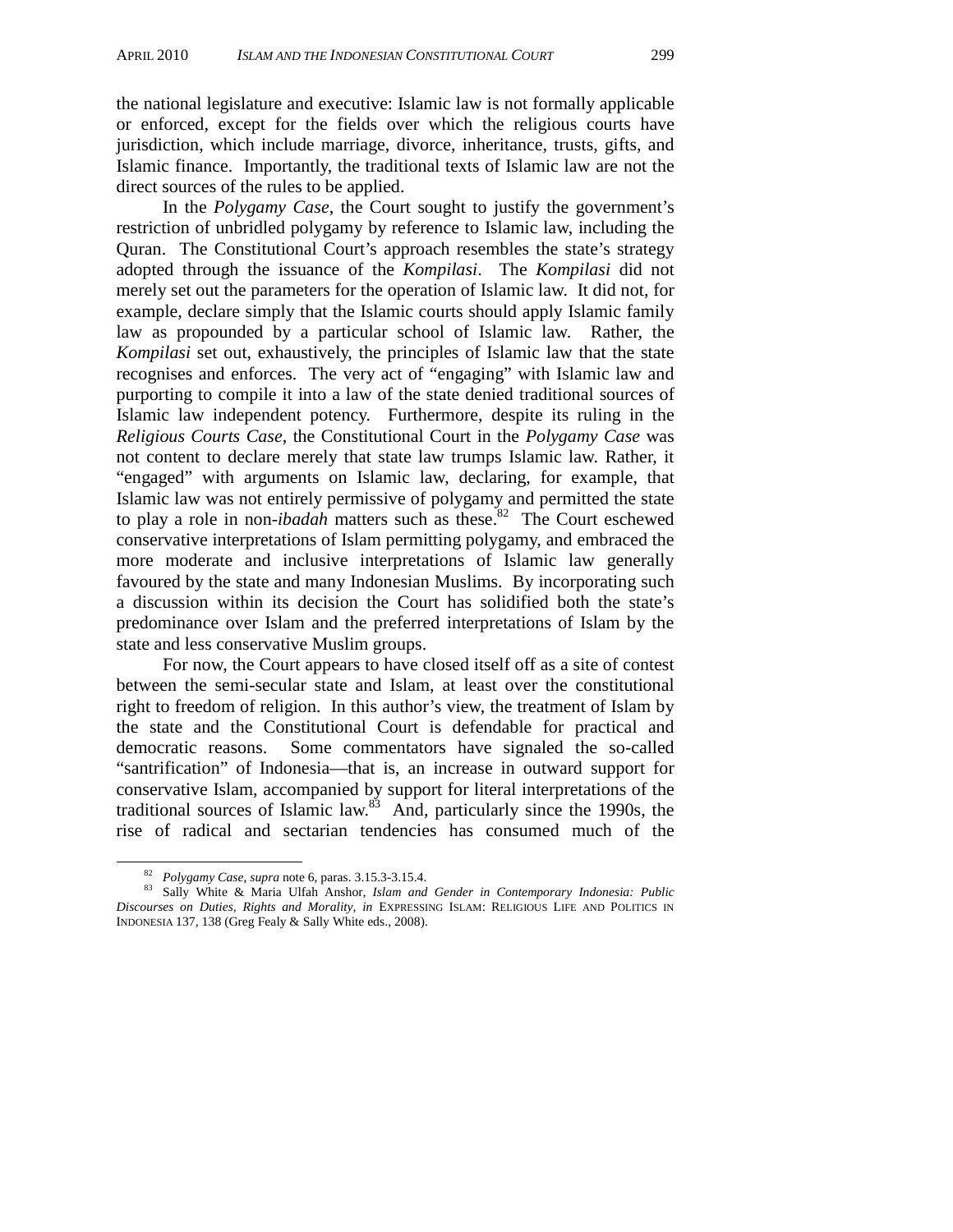scholarship and commentary on Indonesian Islam. This attention can be attributed, at least in part, to the outbreak of unrest between Muslim and Christian groups in East Indonesia and increasing terrorism, including raids by paramilitary groups such as the Islamic Defenders' Front.<sup>84</sup> Many scholars, however, agree that a large majority of Indonesian Muslims are moderate and tolerant.<sup>85</sup> Although holding a strong sense of Islamic identity and ritually oberving the five pillars of Islam, these Muslims also accept the multitude of local spiritual observances not necessarily inspired by Islam.<sup>86</sup>

Most Indonesians, therefore, are unlikely to favour a "classic" or "rigid" version of Islamic law, nor the expansion of the fields of Islamic law enforced by the state. $87$  Thus, there is arguably little public and political support for a greater role for Islam outside of the private sphere. This seems to be borne out in the lack of parliamentary representation for political Islam. Although Islamic parties hold seats in Indonesia's national parliament, the majority parties are not associated with Islam and most of the so-called Islamic parties are associated with moderate Islamic organisations.

While some smaller Islam-based parties might be vocal in their calls for a greater role for Islam, it seems fair to conclude that they enjoy very little support in Indonesia's legislature. For example, proposals to insert a constitutional amendment resembling the Jakarta Charter in 1999-2002 were ultimately voted down by an overwhelming majority of Indonesia's People's Consultative Council.<sup>88</sup> Islamic parties received only fourteen percent and seventeen percent of the vote in the 1999 and 2004 general elections respectively.89 Results of the 2009 general elections, in which the vote for parties associated with Islamic aspirations declined significantly, appear to lend support and currency to these observations.

In this context, it may be that allocating a greater role for Islamic law within the Indonesian legal system would misrepresent the wishes of most Indonesian Muslims, who are more comfortable with a less conservative and more syncretic variety of Islamic law. Indeed, for many Indonesian

<sup>&</sup>lt;sup>84</sup> Greg Fealy & Sally White, *Introduction in* EXPRESSING ISLAM: RELIGIOUS LIFE AND POLITICS IN

INDONESIA 1, 1 (Greg Fealy & Sally White eds., 2008). 85 *See* CLIFFORD GEERTZ, THE RELIGION OF JAVA (1960). 86 M. C. Ricklefs, *Religion, Politics and Social Dynamics in Java: Historical and Contemporary Rhymes, in* EXPRESSING ISLAM: RELIGIOUS LIFE AND POLITICS IN INDONESIA 115 (Greg Fealy & Sally White eds., 2008). Ricklefs points out that, although there appears to be increasing puritan, anti-feminist, intolerant, and anti-local Islamic forces developing in some parts of Indonesia, there are equally strong forces opposed to such versions of Islam. *Id.* at 133-34.

<sup>&</sup>lt;sup>8/</sup> Simon Butt, *Indonesia's Draft Criminal Code: Can Legal Diversity Exist Within a Single National Law*, 28 ALTERNATIVE L. J. 306, 307 (2003).

<sup>&</sup>lt;sup>88</sup> Lindsey, *supra* note 5, at 269-70.<br><sup>89</sup> ASSYAUKANIE, *supra* note 2, at ix.